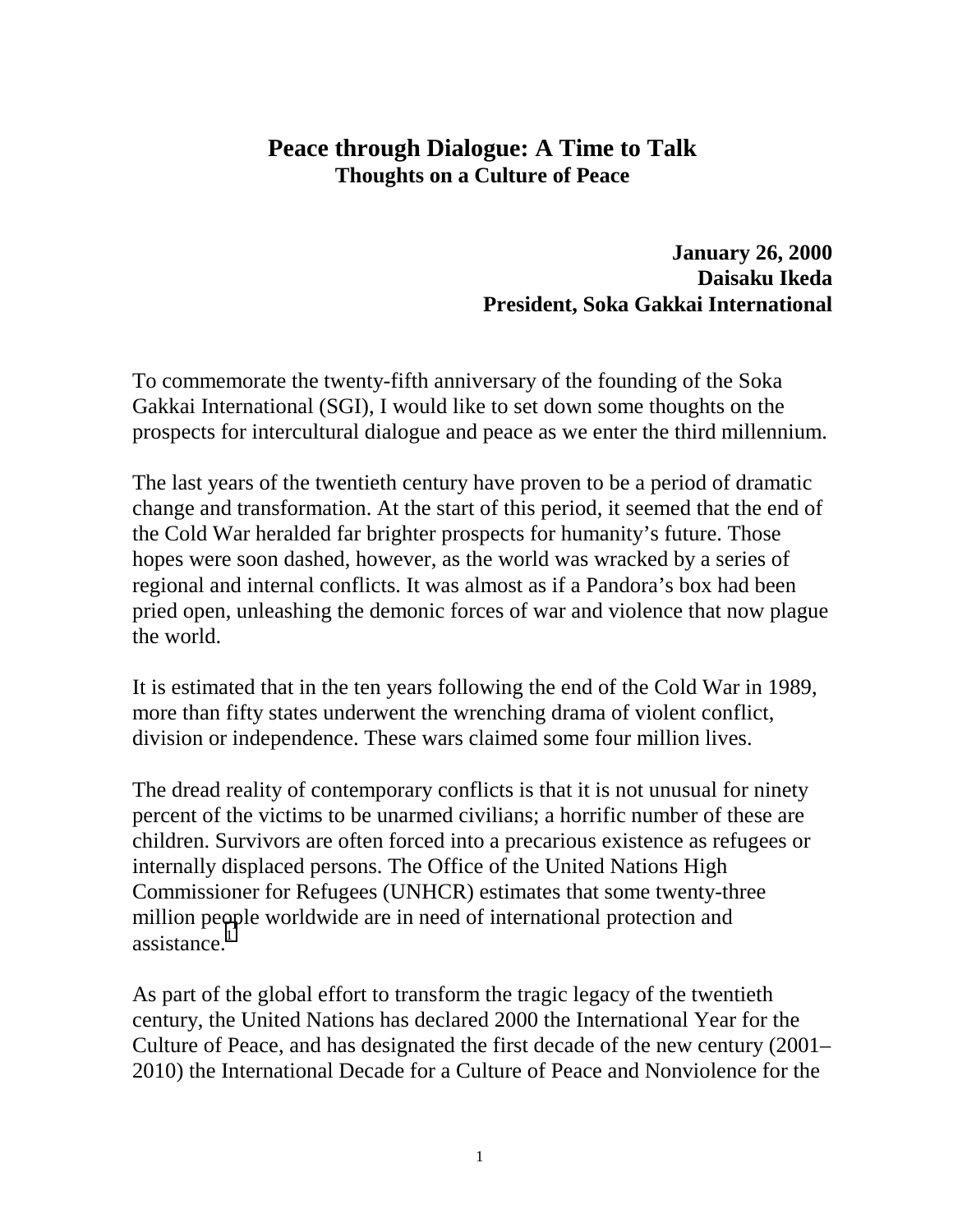Children of the World. $<sup>2</sup>$  $<sup>2</sup>$  $<sup>2</sup>$  In this sense, we have a truly unique opportunity to</sup> muster the will of the international community and to initiate action that will transform the age-old "culture of war" into a new culture of peace.

In its annual report, the *State of the World's Children* 2000,<sup>[3](#page-39-0)</sup> the United Nations Children's Fund (UNICEF) reaffirms the possibility of overcoming entrenched patterns of structural violence, poverty and discrimination within a single generation, and urges our commitment to realizing this.

We cannot afford to lose heart in the face of challenging realities or look on passively at problems which do not directly affect us. We must not overlook the ills of society, but instead look for ways to act, with a clear set of goals in sight.

At this moment in history, we should determine to eliminate all needless suffering from this planet that is our home. It is in our efforts to realize this goal that we will find the key to ensuring that the new century does not mimic the last, but becomes a genuine departure toward an era of peace and hope.

# **A Commitment to Peace**

Humanity is charged with the task of not merely achieving a "passive peace" the absence of war—but of transforming on a fundamental level those social structures that threaten human dignity. Only in this way can we realize the positive, active values of peace. Efforts to enhance international cooperation and the fabric of international law are, of course, necessary. Even more vital, however, are the creative efforts of individuals to develop a multilayered and richly patterned culture of peace, for it is on this foundation that a new global society can be built.

The members of the SGI worldwide are actively engaged in the work of fostering a culture of peace. For example, in 1999, the youth membership of SGI-USA launched a "Victory Over Violence" campaign to help young people uncover and counteract the root causes of violence in their lives. It encourages young people to respect their own lives, respect all life and inspire hope in others[.4](#page-39-0) Similarly, SGI representatives participated in the NGO (nongovernmental organization) conferences held at The Hague in May and in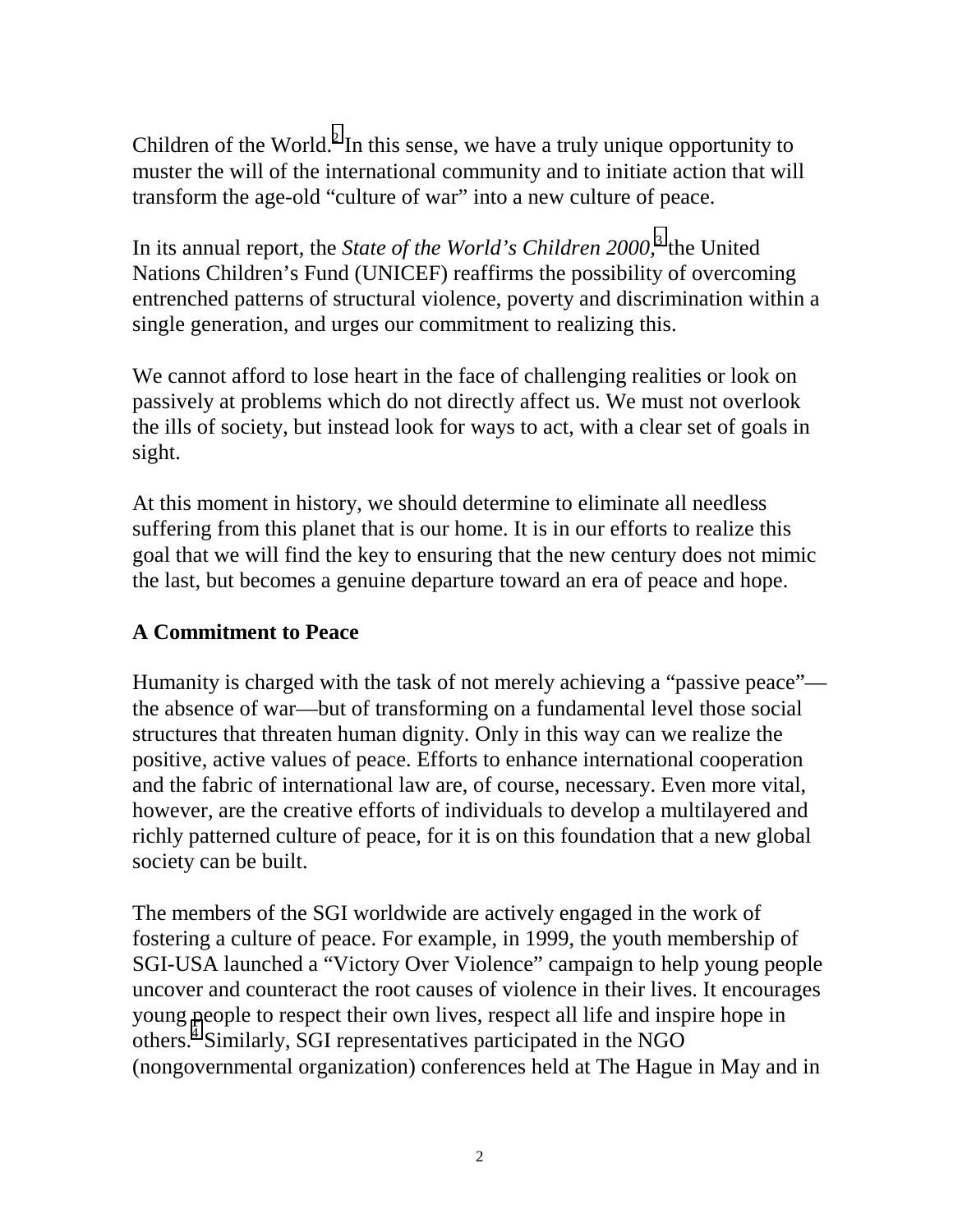Seoul in October, on both occasions organizing symposiums to explore various aspects of the culture of peace. The SGI-affiliated Boston Research Center for the 21st Century (BRC) held a series of conferences and consultations on this theme in the first part of 1999.<sup>[5](#page-39-0)</sup> Linking all of these dialogues was the question of how the deeply ingrained and culturally reinforced psychology of confrontation and hatred can be transformed into an even more robust psychology of peaceful and harmonious coexistence.

The SGI has long supported UNHCR's efforts to protect and rebuild the lives of refugees and displaced persons. These are the people who have suffered not only the immediate scourge of war and destruction but have also been forced by violence and fear to flee their homes. Their long-term needs must be addressed.

The youth members of the Soka Gakkai in Japan have held twenty fund- and awareness-raising campaigns, starting with that organized for Vietnamese and West African refugees in 1973. Since 1980, we have dispatched fourteen observation and information-gathering missions in order to provide up-to-date information to donors and the general public on the living conditions of refugees and the status of relief efforts. In 1999, for example, SGI representatives observed and publicized refugee repatriation efforts in warravaged Kosovo, and camp conditions for refugees from the Democratic Republic of the Congo, Burundi and Rwanda. We intend to continue and expand such activities, which we are convinced are integral to the vital humanitarian and social mission of Buddhism.

When the SGI was founded, on January 26, 1975, on the island of Guam, representatives from 51 countries and territories were present. Since then, our grassroots activities for peace, education and culture, based on the humanistic outlook of Nichiren Buddhism, have expanded to 148 countries and territories. This is indeed a movement for peace that is of, by and for the people, and which seeks to transform human history—so filled with misery and suffering into a new era of peace and hope.

### **Building a Culture of Peace**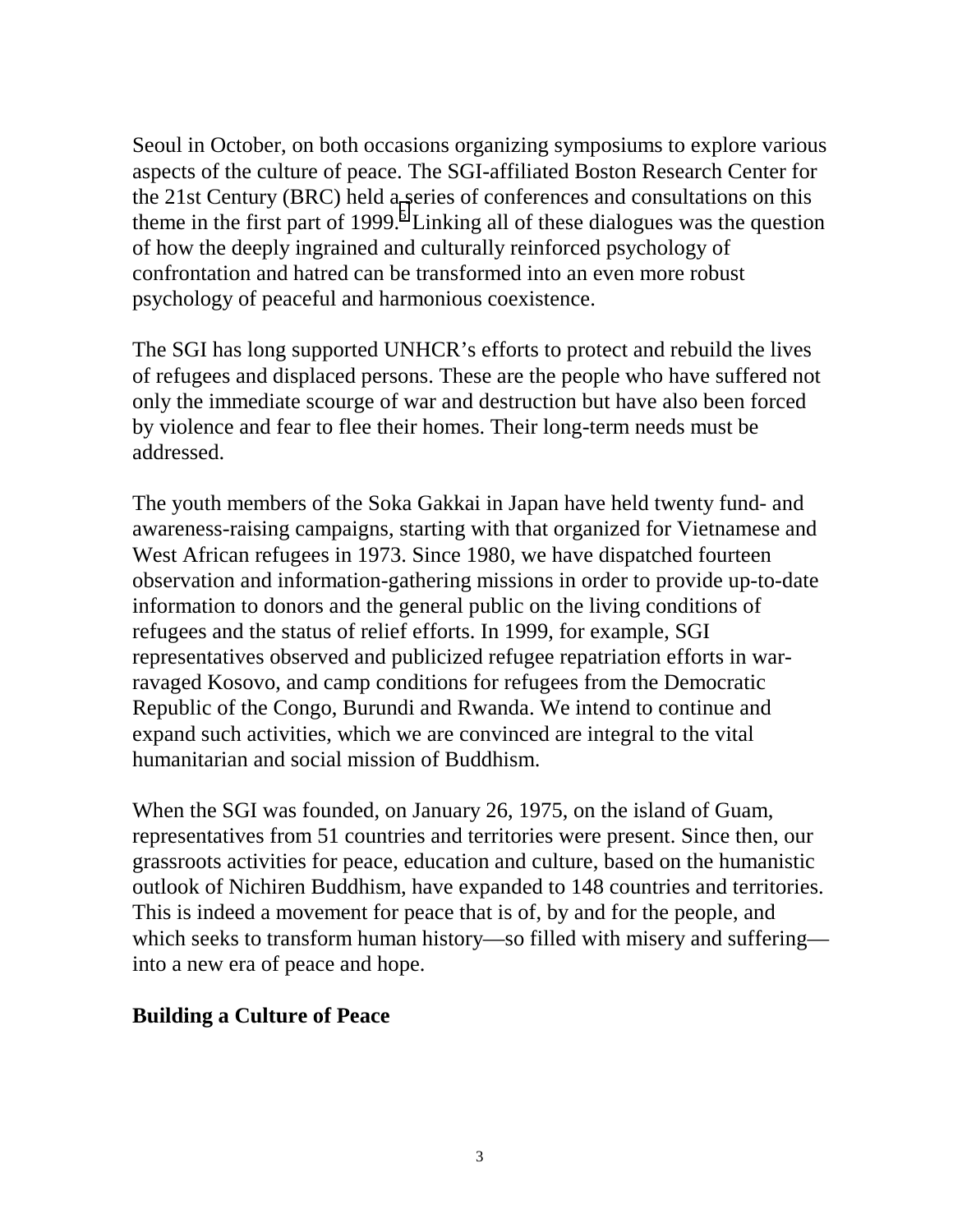How, then, are we to go about the task of creating an enduring culture of peace? What is really meant by a culture of peace? Here I would like to discuss the differences between the culture of war and the culture of peace and attempt to chart a path from one to the other.

In the time-honored contrast between the sword and the pen, it is of course the latter that is associated with culture, and which typically evokes an image of peace. But is it really so simple? When we look at how specific cultural values have been diffused and how different cultures have encountered one another, it is clear that the process has not always been peaceful. As the British historian Arnold Toynbee described it, "the reception of a foreign culture is a painful as well as a hazardous undertaking ..."<sup>[6](#page-39-0)</sup> As history demonstrates, such encounters are often laden with power struggles and unleash forces that give rise to violence and bloodshed as one culture attempts to subjugate the other. In a sense, the incessant strife that we see in the world around us is proof that humanity has yet to transcend destructive modes of intercultural encounter.

I will not attempt here to delve into the difficult question of whether such violence is inherent in the nature of culture, or is the result of deliberate distortion and manipulation. Let it suffice to say, however, that culture manifests two contrasting aspects. One resonates with the original sense of the word "culture" and involves the cultivation of the inner life of human beings and their spiritual elevation. The other is the aggressive, invasive imposition of one people's manners and mores on another, inscribing there a sense of resentment and sowing the seeds of future conflict. In this case, culture serves not the cause of peace, but the cause of war.

# **Cultural Imperialism**

One of the classic examples of this invasive, aggressive aspect is the cultural imperialism that was intertwined with European colonial policy in the modern era, embellishing it and supplying its justifications. The term "cultural imperialism" emerged during the 1960s against the backdrop of the global process of decolonization and through the sub- and counter-culture movements in the West which questioned the legitimacy of received traditions and values. But the reality and experience the term describes date back to the earliest days of European exploration and expansion and are coextensive with the five-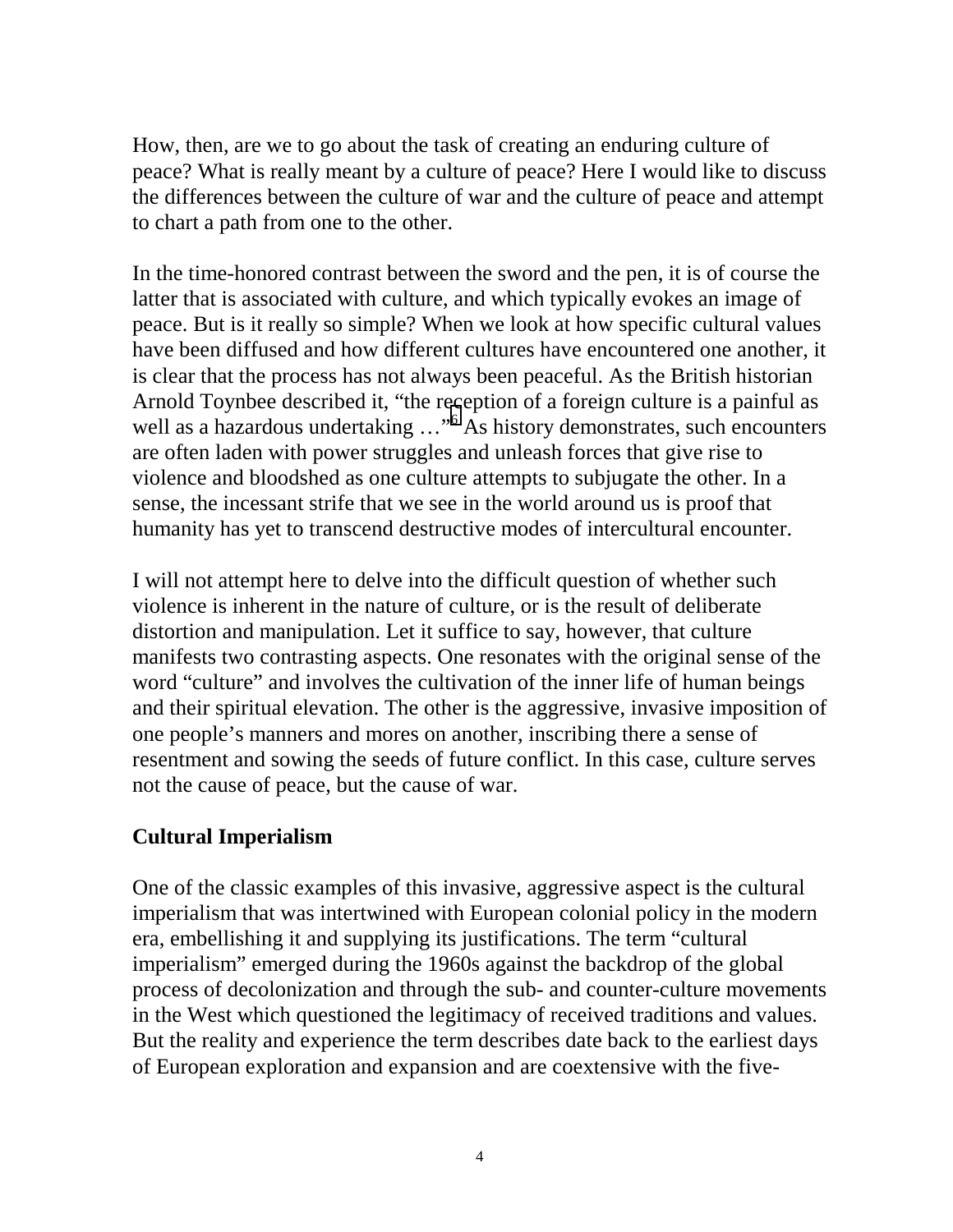hundred-year history of modern colonialism. In essence, it is an ideology that justifies the subjugation and exploitation of other peoples by unilaterally defining them and their cultures as primitive or barbaric.

This is an example of the violent potential of culture in both intent and application. Here culture functioned as the forerunner and as the ideational basis for the war and violence of colonial domination; it served to cover and conceal simpler and more raw forms of collective egotism. Now, at a time when almost all colonies have won independence, it may seem that this veil has been stripped away, and culture is no longer being put to such political uses. The ruptures and struggles that continue to affect every region, however, suggest that this is by no means the case.

Last year, I initiated a dialogue on José Martí, the great nineteenth-century essayist, poet and leader of the struggle for Cuban independence, with Cintio Vitier, president of the Center for José Martí Studies in Havana.<sup>[7](#page-39-0)</sup> These discussions brought back to me the degree to which the strong distrust toward the United States that Martí noted more than one hundred years ago remains a firm presence in the minds of the Cuban people today. Nor, I believe, can we dismiss these fears as unjustified.

The Palestinian-born cultural critic Edward Said writes in his book *Culture and Imperialism,* regarded by many as a key work of postcolonial analysis: "[T]he meaning of the imperial past is not totally contained within it, but has entered the reality of hundreds of millions of people, where its existence as shared memory and as a highly conflictual texture of culture, ideology and policy still exercises tremendous force."<sup>[8](#page-39-0)</sup>

As we follow Said's carefully developed and copiously illustrated argument, we discover the depth to which the ideology of cultural imperialism had taken root in the hearts and minds of "decent men and women"—the educated classes of the imperial powers. At the core of Said's argument is his analysis of such literary works as Joseph Conrad's *Heart of Darkness,* Jane Austen's *Mansfield Park* and Rudyard Kipling's *Kim*. At the same time, he looks at the underlying attitudes of those intellectual lights—among them de Tocqueville, J. S. Mill, Hegel and Marx—who shaped modern thought and left their imprint on the intellectual life of modernizing Japan, itself a later colonizer which wreaked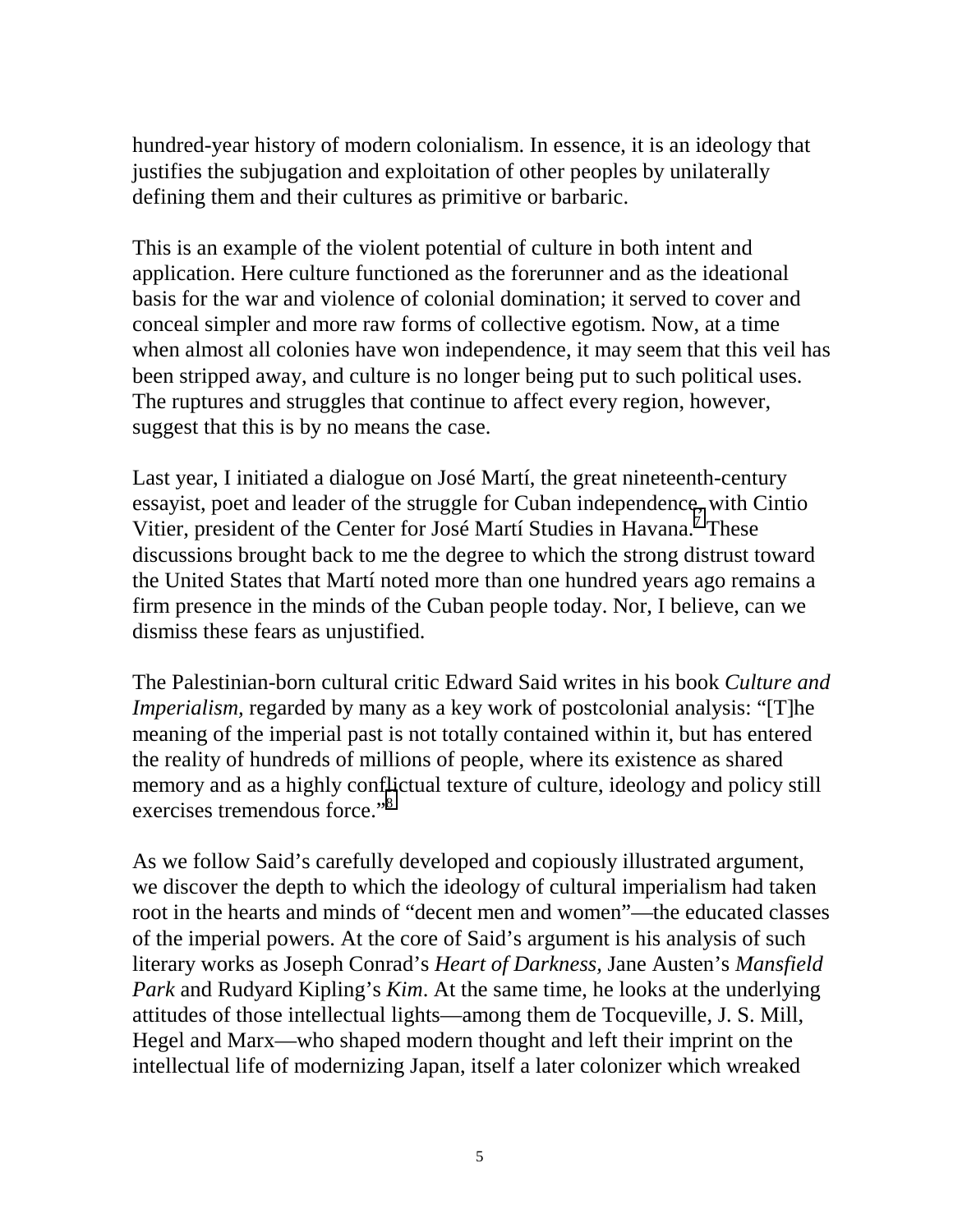great suffering on the peoples of Asia. He reveals how these great thinkers, consciously and unconsciously, and with an astonishing freedom from any sense of culpability, supported the goals of cultural imperialism. For example, the French philosopher Ernest Renan (1823–1892) could on the one hand write a work such as the *Life of Jesus* and at the same time be a proponent of racial theories rivaling those of the Nazis.

As one final example of these attitudes, I would like to quote a statement by Albert Schweitzer, famous for the hospital he operated in equatorial Africa for many decades. "The negro is a child, and with children nothing can be done without the use of authority. We must, therefore, so arrange the circumstances of daily life that my natural authority can find expression. With regard to the negroes, then, I have coined the formula: 'I am your brother, it is true, but your elder brother.'  $\cdot$ <sup>[9](#page-39-0)</sup>

It is hardly surprising that Schweitzer's reputation declined rapidly with the rise of independence movements among peoples subjugated by colonialism. And the fact that these words were written with apparent goodwill toward their referents only intensifies our sense of revulsion at the elitist, discriminatory sensibility they reveal.

# **Cultural Relativism**

Cultural relativism is an important intellectual legacy of the latter half of the twentieth century. It grew from the pioneering work of cultural anthropologists who sought to balance and redress the arrogant imperialist assumptions that had insinuated themselves into the Western cultural outlook. It is based on the view that specific practices must be understood and appreciated within the context of a culture as a whole; it denies attempts to judge one culture by the values of another or to rank them according to some hierarchical scheme.

There is much to respect in the earnest endeavor to relativize one's own culture and to accord value to traditions that had been looked down upon as savage or primitive. These efforts have done much to ameliorate the noxious effects of cultural imperialism.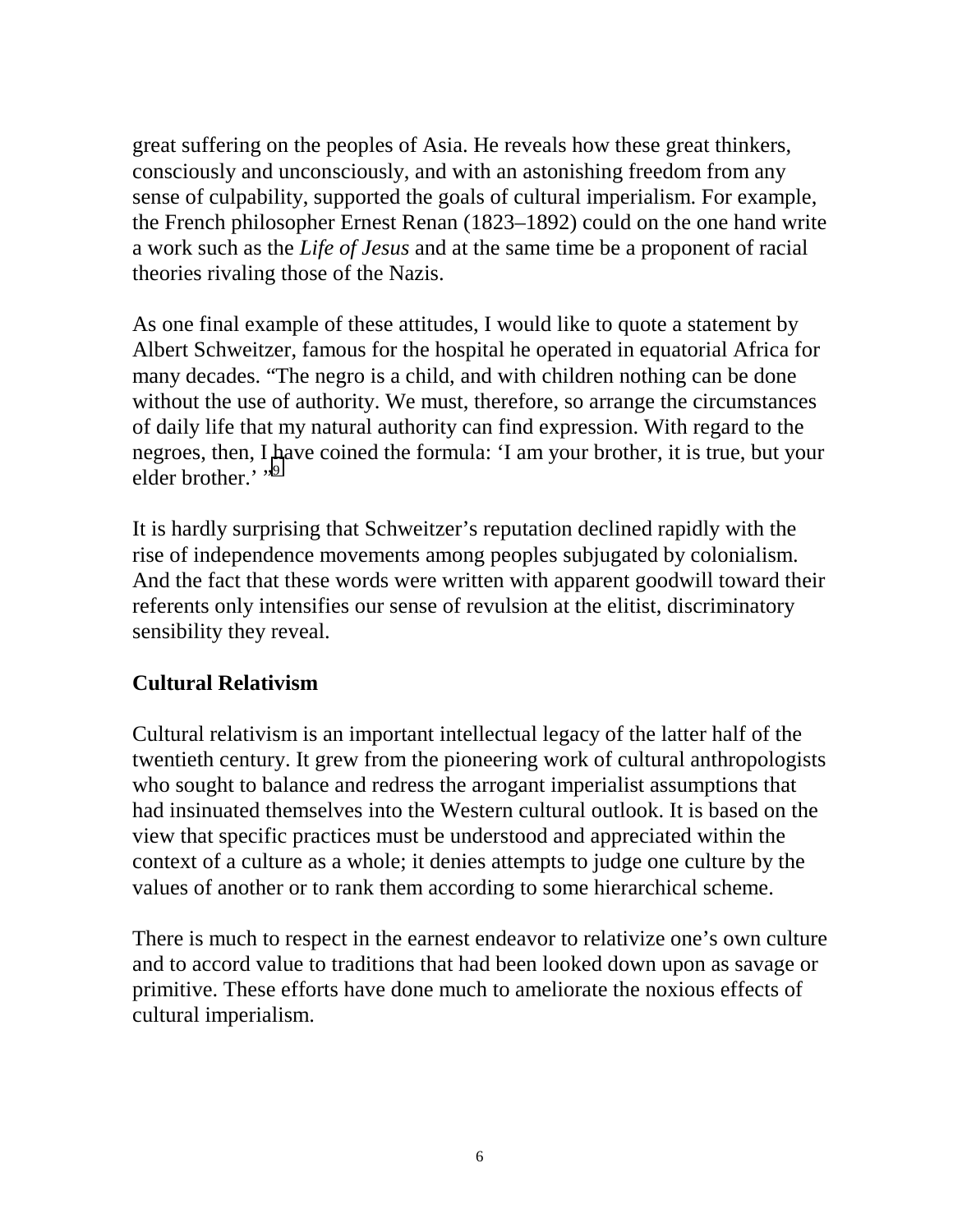I question, however, whether this understanding is adequate as a response to the challenges of globalization—the economic and technological unification of the world. In other words, I fear that an attitude of merely passive recognition or grudging acceptance of other cultures cannot deal with the destructive aspects of culture, which perpetuate a logic of exclusion and confrontation. Unless transformed, these aspects can render culture, in Said's words, "a battleground on which causes expose themselves to the light of day and contend with one another …" rather than "a placid realm of Apollonian gentility." $10$ 

In my discussions with Johan Galtung, the pioneer of peace studies, he described the fragility of this kind of cultural relativism as its "tendency to take the form of passive tolerance instead of active attempts to learn from other cultures $"$ <sup>[11](#page-39-0)</sup>

Disputes concerning the universality of human rights between Western countries (in particular, the United States) and countries of the developing world have as their background the attempt to relativize the political culture of the West, from which the modern human rights tradition grew. Attempts on the part of Western countries to criticize the political systems and practices of developing countries are invariably met with countercharges of interference in the domestic affairs of a sovereign state. Equally typical is the rebuttal that the West's attempts to assert the universality of human rights, while ignoring differences in political culture, the history of colonial domination and the resulting disparities in economic development, are at best hypocritical and at worst a continuation into the present of the arrogance of the "Great Powers."

Any attempt to unravel differences and confrontations as complex as these must be grounded in something far more solid than passive acceptance or tolerance. Such attitudes cannot possibly provide the basis for a culture of peace or a new global civilization that will enrich the lives of people far into the third millennium.

Peace cannot be a mere stillness, a quiet interlude between wars. It must be a vital and energetic arena of life-activity, won through our own volitional, proactive efforts. Peace must be a living drama—in Spinoza's words, "a virtue that springs from force of character."<sup>[12](#page-39-0)</sup>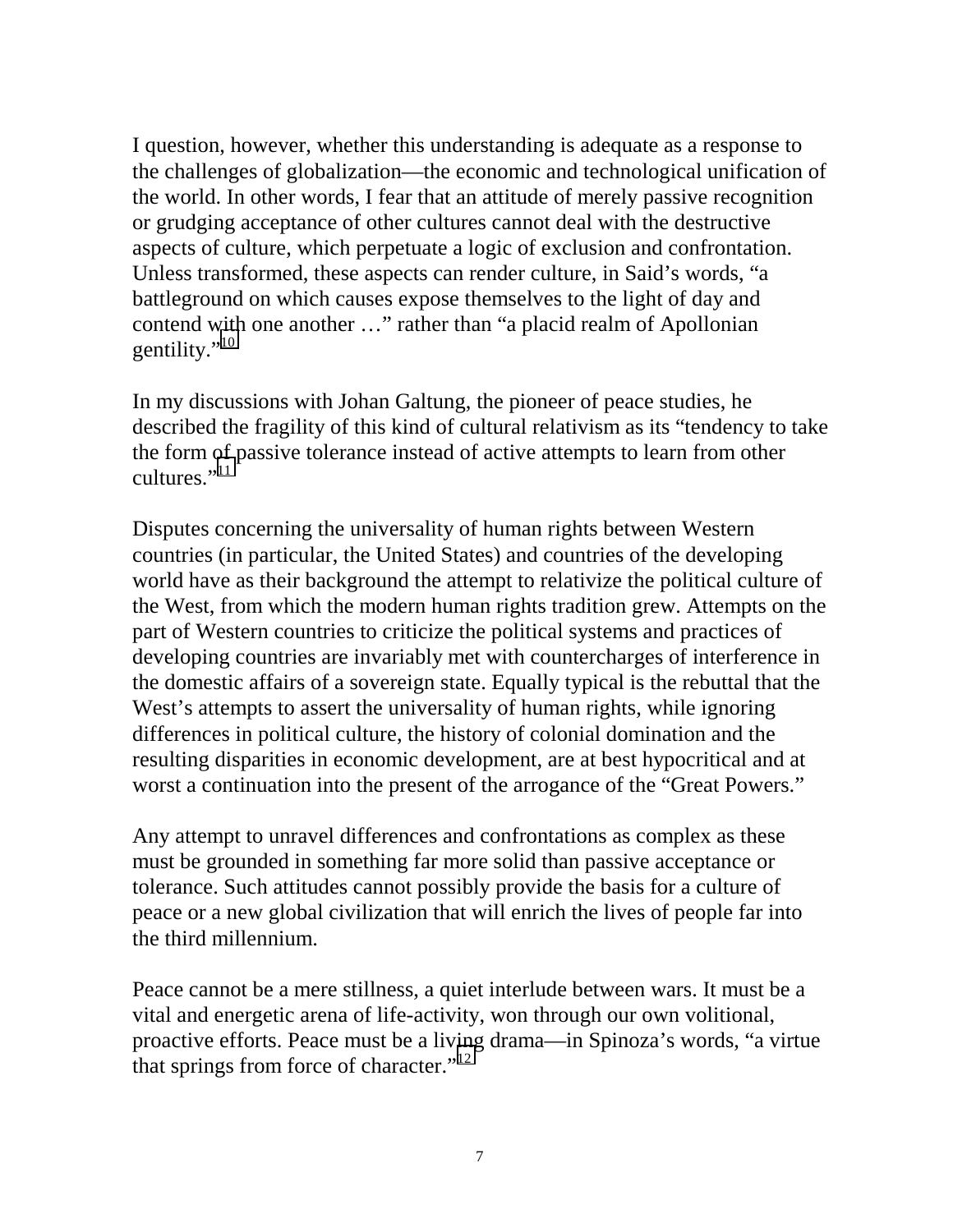Passive cultural relativism does not offer a viable alternative to the highhandedness of cultural imperialism. One necessary aspect of a culture of peace is that it must provide a basis on which a plurality of cultural traditions can creatively interact, learning and appropriating from each other toward the dream of a genuinely inclusive global civilization. Without this kind of overarching goal, we run the risk of being inadequately equipped to meet the challenges of globalization or, worse, of lapsing into a cynical paralysis.

### **From Cultural Internationalism to Cultural Interpopulism**

In this connection, I would like to examine the rich possibilities found in the tradition of "cultural internationalism" and to attempt to broaden and deepen this concept.

Akira Iriye, professor of American history at Harvard University, has written of the cultural internationalism that emerged in the latter years of the nineteenth century. This movement viewed culture as a vehicle for building cooperative relations across national boundaries and defusing the underlying confrontations that were propelling the world toward a suicidal arms race. Starting with efforts such as those to promote the exchange of information among scientists and medical practitioners, and to standardize systems of measurement, its proponents sought to lay the foundations of peace through educational and cultural exchanges. These networks of exchange were able to survive through two global conflicts and were in fact foundational in the post-war efforts that took form in the UNESCO Charter and the Universal Declaration of Human Rights, two key documents that express the common aspirations and conscience of humankind.<sup>[13](#page-39-0)</sup>

In recent years, this same thread has been taken up by the global activities of NGOs and what is known as global civil society. I believe that these activities are the first signs of an emerging trend toward what might be termed cultural interpopulism, a movement for cultural interaction in which ordinary citizens are the protagonists. I am convinced that this approach will play a key role in the work of building a new culture of peace.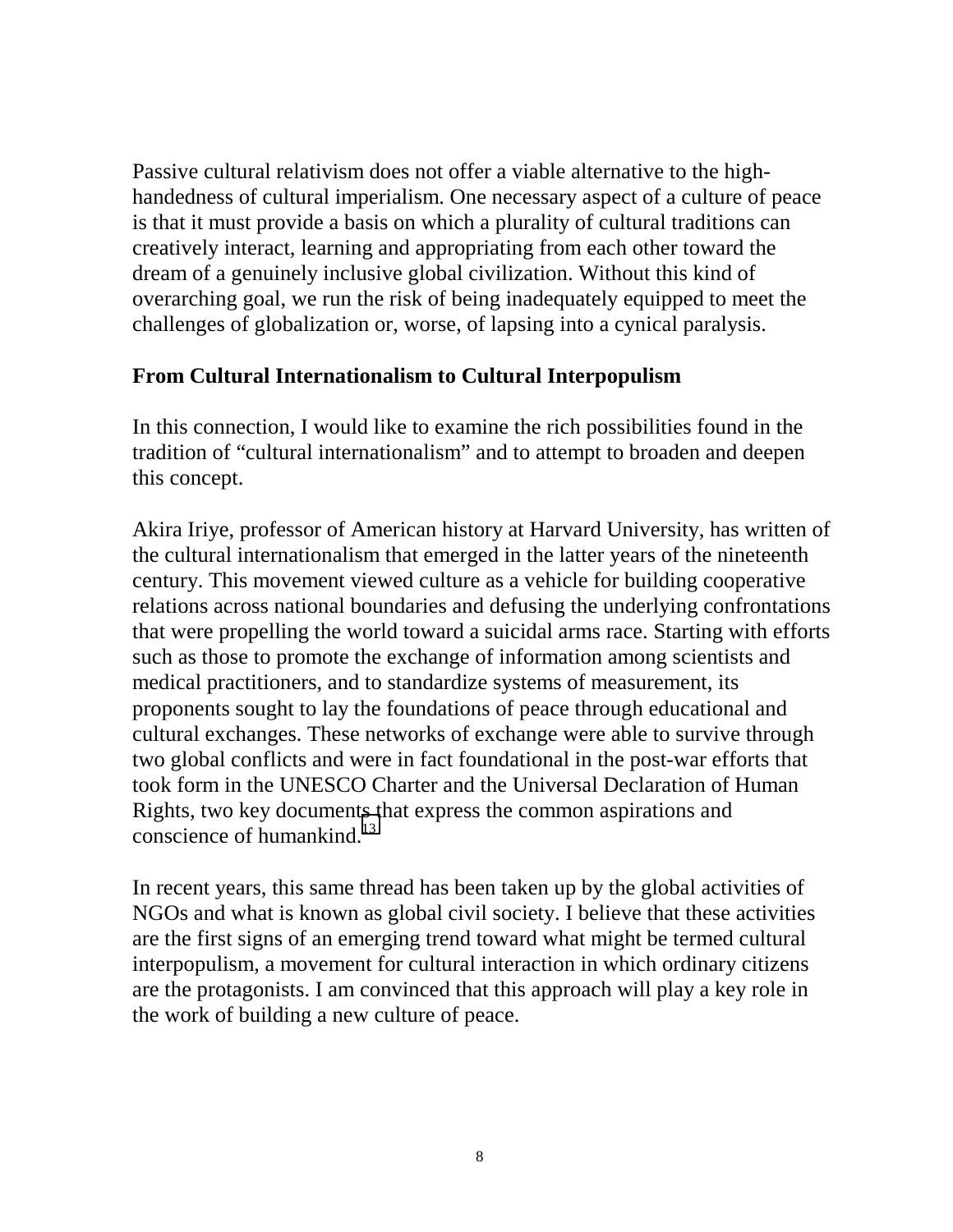Ryosuke Ohashi, professor of philosophy at the Kyoto Institute of Technology, has pointed out that in intellectual circles in Europe the term international has in recent years been largely supplanted by the concept of the intercultural. Ohashi describes our contemporary world as the intersection of "the vertical axes of a multiplicity of local cultures and the horizontal axes of technology that seeks universality and standardization.["14](#page-39-0) There is a growing, if unspoken, agreement that the realities of such a world can be better grasped by focusing on the deeper issues of cultural identity rather than the more superficial layers of political definitions and concerns.

Indeed, if we are overly entangled in the national dimension, it is easy to lose sight of the fact that national identities are often quite deliberate constructs created for political ends. The greatest danger, of course, lies in falling into the trap of reifying these constructs, that is, viewing them as unchanging entities or essences, with an absolute ontological standing.

At the same time, we must recognize that the frameworks of the state—the national level—are not, in the near term at least, likely to disappear and that states will continue to retain an at least functional necessity. However, we must also confront the reality that there is a deepening crisis of identity that afflicts people everywhere and is driven by what Toynbee termed the "deeper, slower movements of history<sup>"15</sup> which are not amenable to remedy through purely political means. It is on this profound level that a paradigm shift toward an intercultural perspective is called for.

Global civil society has a key role to play in this. In the arenas where cultural internationalism thrived, it was still to a large extent governments and national elites that took the initiative. The main actors of cultural interpopulism, by contrast, are the many civil society organizations, the NGOs and international NGOs (INGOs), which are propelled by a powerful spirit of volunteerism among the people themselves. Here we see not the carefully constructed facade of governments and states, but the richly diverse faces of humanity. I believe that there is great potential for this kind of cultural interpopulism to interact with and support forward-looking political initiatives, based on a sense of appreciation and recognition of the respective roles and strengths of each. This is one of the avenues we should be exploring; it can equip us to respond to the complex demands of our diverse and rapidly evolving multicultural world.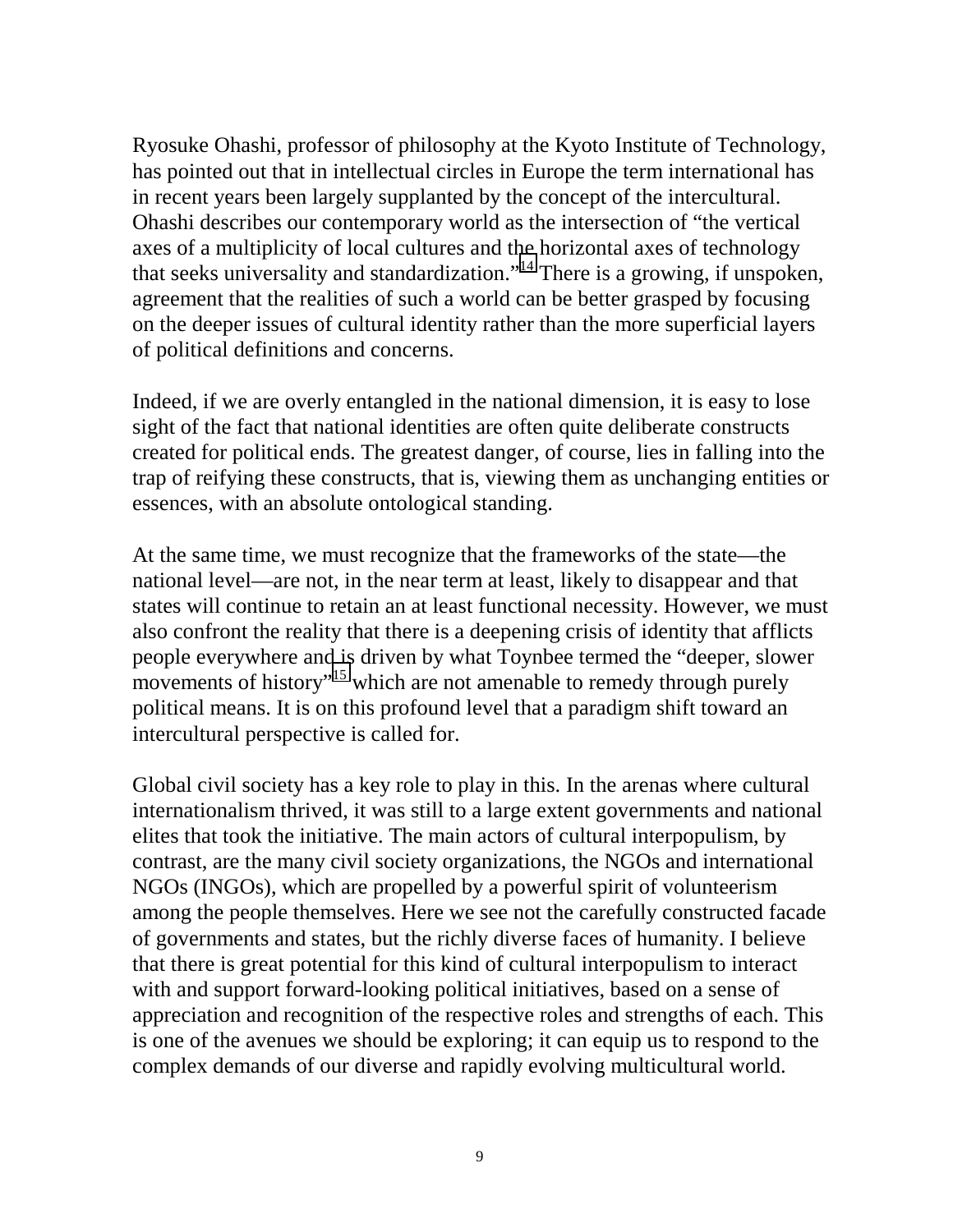### **The Power of Character**

We must never lose sight of the fact that, however much communication technology may advance, people still count. It is the individual—it is the character of each individual—that is decisive as the creator and protagonist of culture.

Thus, whether the kinds of popular movements we see today can be successful in generating a culture of peace hinges on several factors. We must first succeed in transcending the excessive attachment to difference that is deeply rooted in the psychology of individuals; and we must conduct dialogue on the basis of our common humanity. I believe that only by confronting this intensely difficult challenge can we transform ourselves and our societies.

Looking back, we see that the twentieth century was an era in which different ideologies, competing views of justice, vied violently for ascendancy. In particular, we have seen ideologies that were fixated on external differences and distinctions—such as race, class, nationality, custom or cultural practice. These ideologies have claimed that such factors are the key determinants of human happiness and that the obliteration of differences is the most certain path to eliminating the evils and resolving the contradictions of society. The history of the twentieth century is written in the blood of the victims of these deluded ideas.

In June 1945, immediately after the defeat of Nazi Germany by the Allies, C. G. Jung addressed these words to "those parts of the body of the German people which have remained sound."

> Where sin is great, grace doth "much more abound." Such a deep experience brings about inner transformation, and this is infinitely more important than political and social reforms which are all of no value in the hands of people who are not at one with themselves. This is a truth which we are for ever forgetting  $\ldots$ <sup>[16](#page-39-0)</sup>

At the time Jung's comment attracted little attention. From the perspective of the present, however, it is impossible to suppress astonishment at the historical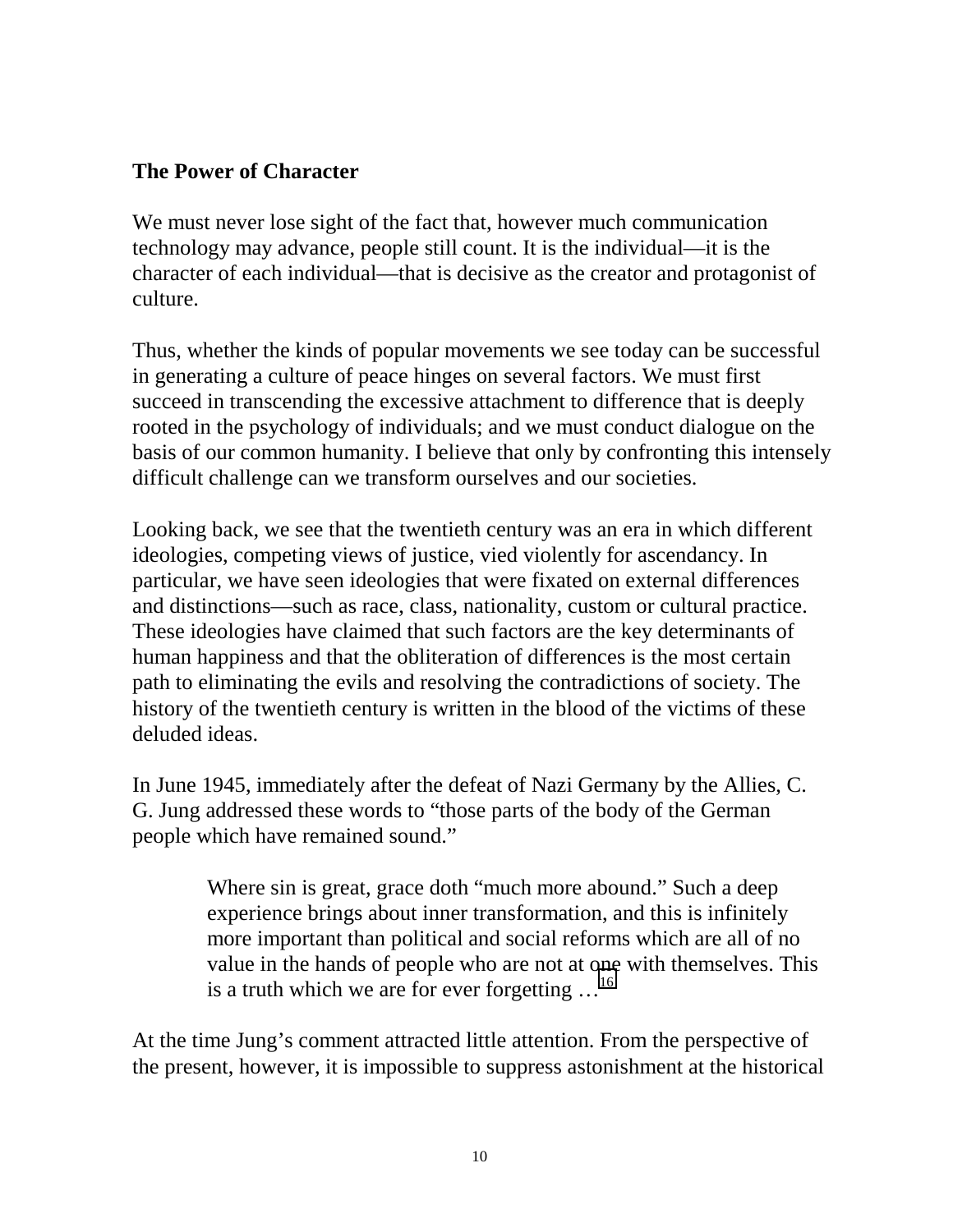depth and precision with which this man of wisdom dissected the pathology of our age.

Jung's dismissal of political or social reforms as having "no value" may seem somewhat extreme. We have only to remember, however, the nightmarish misery wrought by those in power who undertook political and social "reforms" without any sense of their own need to reform themselves or of the humanity of their victims. Stalin comes to mind. In contrast, in cases where there are prominent individuals who have successfully confronted themselves—for example, Zhou Enlai in the Chinese context or José Martí in Cuba—even the horror of the bloodshed and violence of revolution may be somewhat mitigated and the process of social reform win support from the citizens over the long term.

The positive aspects of the Chinese Revolution, for example, can nearly all be traced to the extraordinary qualities of Zhou Enlai. Likewise, through my discussions with Cintio Vitier mentioned earlier, I have gained a renewed appreciation for the role which José Martí's legacy has played as the spiritual source and font of the Cuban Revolution.

When we look back over the twentieth century, it is easy to focus exclusively on the negative heritage of that age. But some great achievements toward overcoming social ills must also be acknowledged. One that particularly stands out is the civil rights movement in the United States, which brought about dramatic reforms including the historic Civil Rights Act of 1964, and the bold experiment of affirmative action that followed.

To be maximally effective, legal and structural reforms must be supported by a corresponding revolution in consciousness—the development of the kind of universal humanity that transcends differences from within. It is only when a renewed awareness of our common humanity takes root in individuals throughout society that the dream of genuine equality will be realized. There must, in other words, be a creative synergy between internal—spiritual, introspective—reforms within individuals, and external—legal and institutional—reforms in society. I believe that this is one of the lessons that can be drawn from this dramatic era of change and the sometimes frustrating lack of progress that has followed.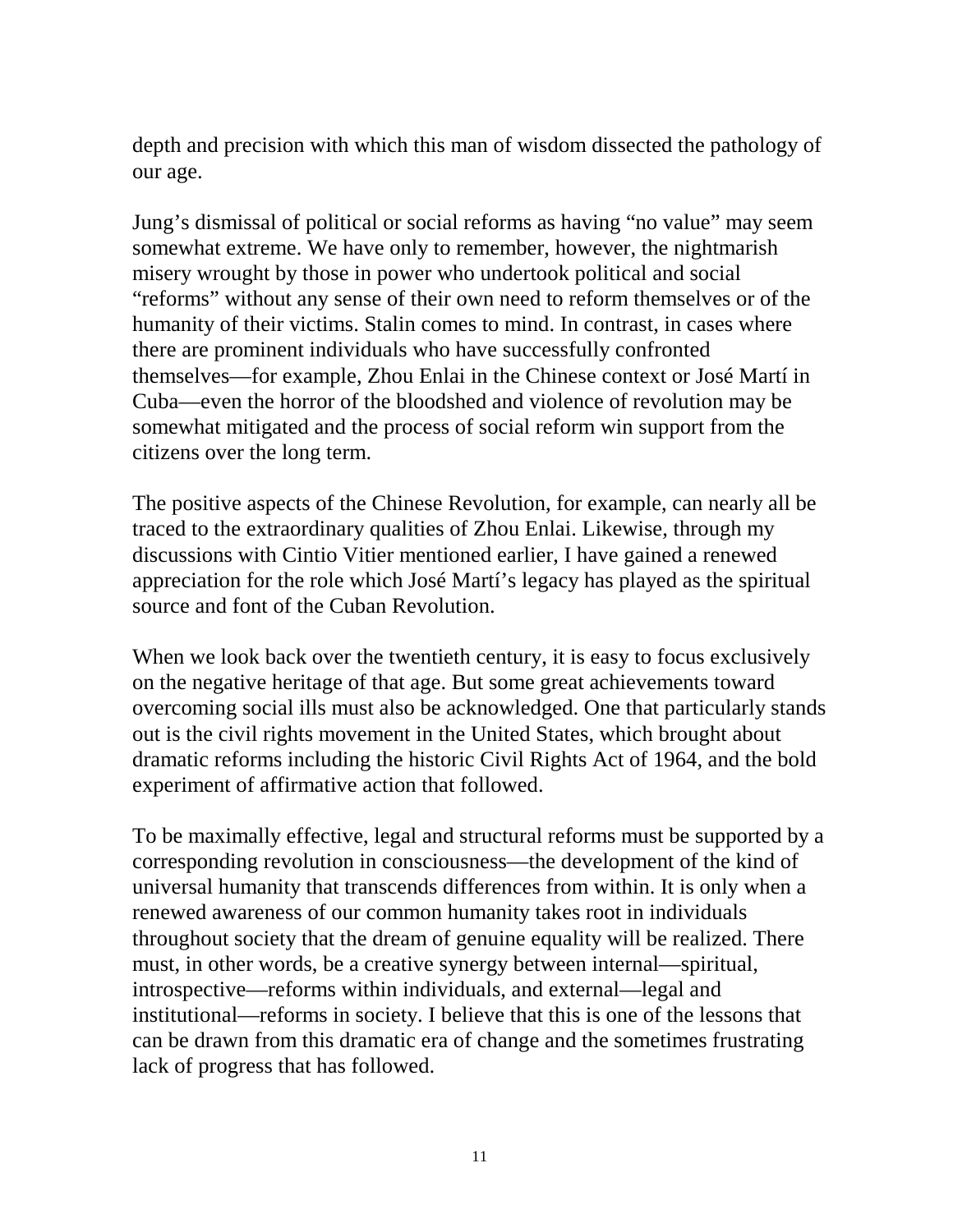There is perhaps no better illustration of the phrase "universal humanity" than the example of Martin Luther King, Jr. This finds expression in his words spoken one year before the adoption of the civil rights legislation. "I have a dream my four little children will one day live in a nation where they will not be judged by the color of their skin but by content of their character."<sup>[17](#page-39-0)</sup>

These stirring words express a profound faith in the power of character. In this sense, they resonate with the teachings of Shakyamuni Buddha, who asserted that one is not noble through one's birth, but through one's actions and deeds. José Martí, during the struggle for the independence of his homeland Cuba, declared his true homeland to be all of humanity.<sup>18</sup> He also asserted that there can be no hatred between races because "there are no races"—that is, race is an artificially constructed concept.<sup>19</sup>

In the end, laws and institutions are created by human beings; it is humans who implement and operate them. If we neglect the work of deepening and developing the inner character of individual human beings, even the finest system cannot be expected to function.

I firmly believe that the key to resolving all forms of conflict among ethnic groups lies in discovering and revealing the kind of universal humanity that was so powerfully embodied in M. L. King, Jr.—America's conscience—and José Martí—Cuba's conscience. Any attempt to resolve these issues without treading this challenging path will, I am afraid, be no more than a postponement of the problem.

# **The Inner Conquest of Difference**

When I had the opportunity to speak at Harvard University in 1993, I referred to a story about Shakyamuni Buddha in which he is described as saying that he perceived an invisible arrow piercing people's hearts. In my talk I interpreted this as the "arrow" of excessive attachment to difference and asserted that overcoming this kind of attachment is crucial to the creation of peace. As I spoke, I had in mind the special difficulties of resolving interethnic and communal strife, and was gratified by the positive reaction that this aspect of my presentation elicited.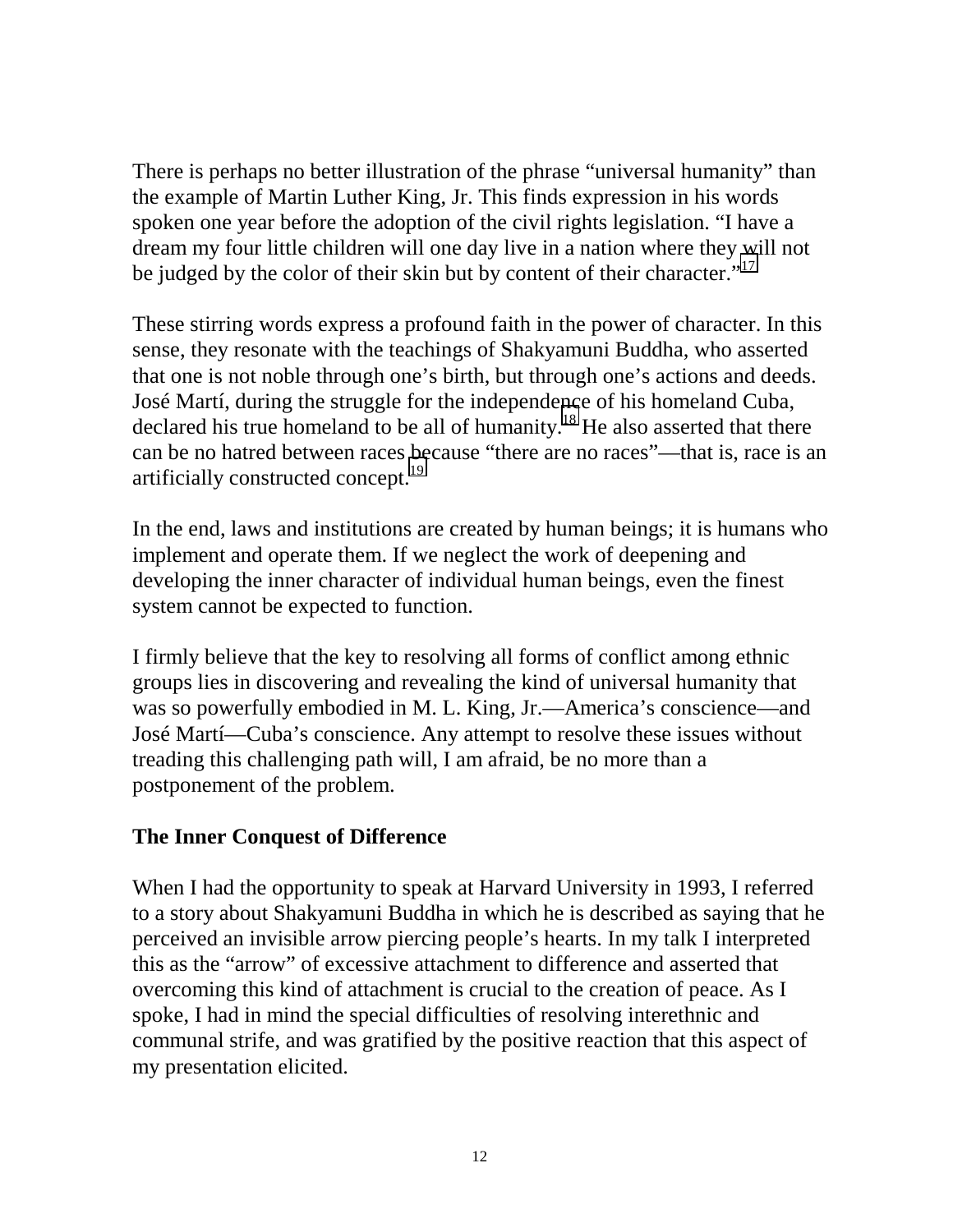To return to Jung, as he wrote in *The Undiscovered Self,* "If a world-wide consciousness could arise that all division and all antagonism are due to the splitting of opposites in the psyche, then one would really know where to attack."<sup>20</sup> Jung is stressing the fact that we must not be focused solely on that which is external to ourselves. We must resist the temptation to assign good exclusively to one side, and evil to the other. In fact, we need to reexamine the very meaning of good and evil.

The external manifestations of good and evil are relative and transmutable. They only appear absolute and immutable when the human heart is in thrall to the spell of language and abstract concepts. To the extent that we can free ourselves from this spell, we can begin to see that good contains within it evil, and evil contains within it good. Because of this, even that which is perceived as evil can be transformed into good through our reaction and response.

We can even come to understand the confrontation of good and evil as elements of the semantic network of the human heart which, mediated through language and symbols, embraces the entire cosmos. From this perspective, even division and confrontation can be appreciated as ultimately indicative of our connectedness to each other and to the universe.

We must not allow ourselves to fall captive to perceived differences. We must be the masters of language and ensure that it always serves the interests of humanity. If we force ourselves to review the nightmares of this century—the purges, the Holocaust, ethnic cleansing—we will find that all of them have sprung from an environment in which language is manipulated to focus people's minds solely on their differences. By convincing people that these differences are absolute and immutable, the humanity of others is obscured and violence against them legitimized.

In this connection, I would like to quote the words of Chingiz Aitmatov, the gifted author from Kyrgyzstan. In the preface to the dialogue we published together, he expressed a truly profound insight into the nature of language, the relation between people and their words.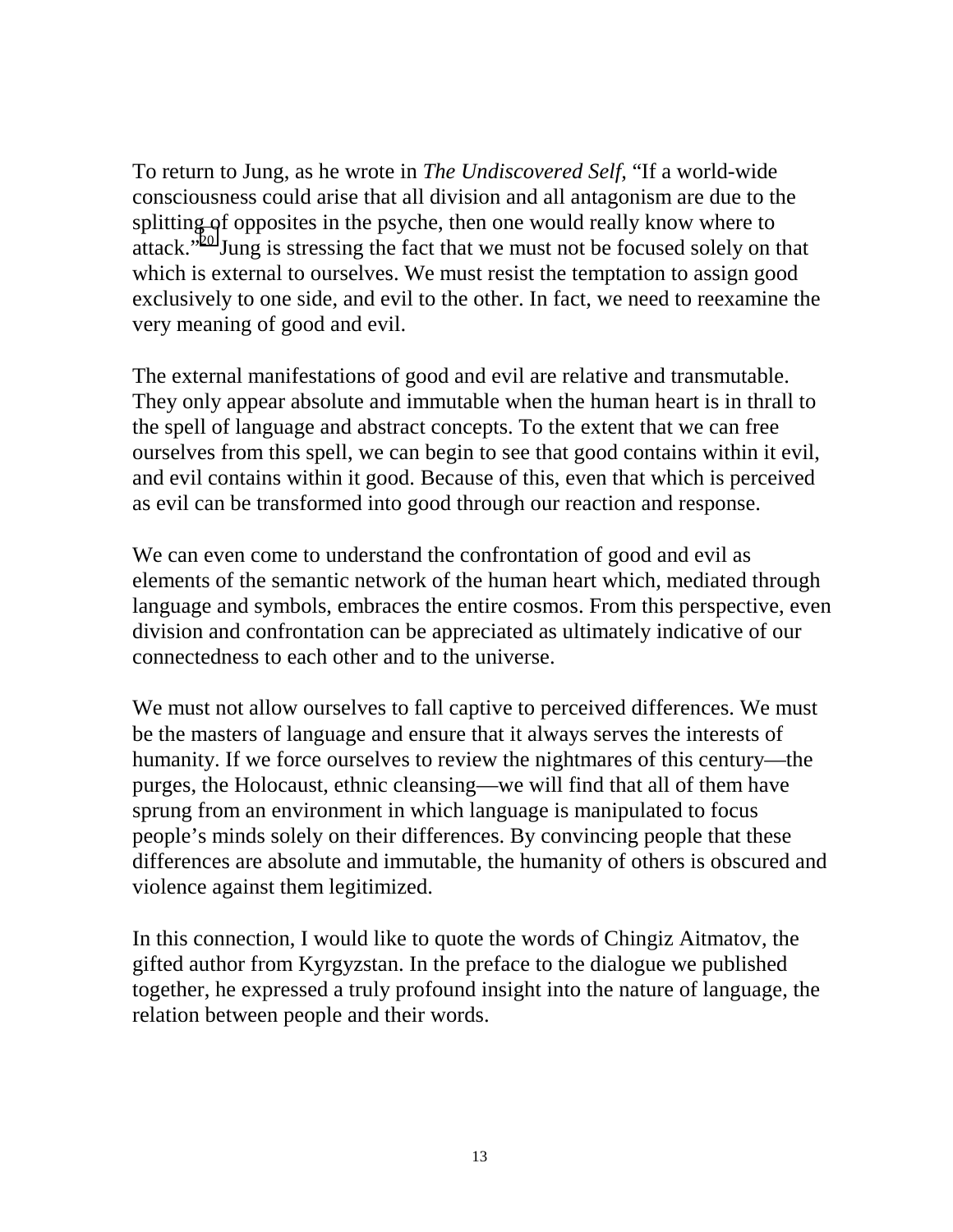There are no "homeless" words. Humans are the homes of words, their sovereign masters. Even when people turn to God with the secret desire of hearing God's voice, it is themselves that they hear in their own words. Words live within us. They leave and return to us. They serve us devotedly from the moment we are born until we die. Words carry the burden of the world of soul and of the vastness of the cosmos. [21](#page-39-0) 

I can keenly appreciate what motivated Aitmatov to examine the function of language with such depth and poignancy. He lived most of his life under the Soviet regime, in an era when humans were never the sovereign masters of words. For people of his generation, words and disembodied concepts were the "sovereign masters" and humans were forced—from birth to death—to serve them devotedly.

The work of questioning this inversion was not limited to literary figures, but was the pressing concern of any sensitive and aware person who lived through that time.

Needless to say, communism was a system entranced by and obsessed with the concept of a "classless society," one which sought to overcome difference and distinctions through purely external, "objective" means. The destructive enchantment of language, its domination of human realities, distorts the processes of the inner life, and causes people to relegate inner-driven transformation to a secondary importance. In this way, it makes people vulnerable to appeals to the efficacy of external force—the use of violence.

Aitmatov survived a profound and bitter experience of the kind of ideologically dominated linguistic culture that accepts or even encourages violence. It is for this reason, I believe, that he has been drawn to the Buddhist approach, which rejects violence in all its forms and is unwavering in its commitment to dialogue and the prioritization of human realities.

# **A World in Constant Flux**

From the Buddhist perspective, the true aspect of life is found in its incessant flux, the way that experiences are generated by the interaction between inner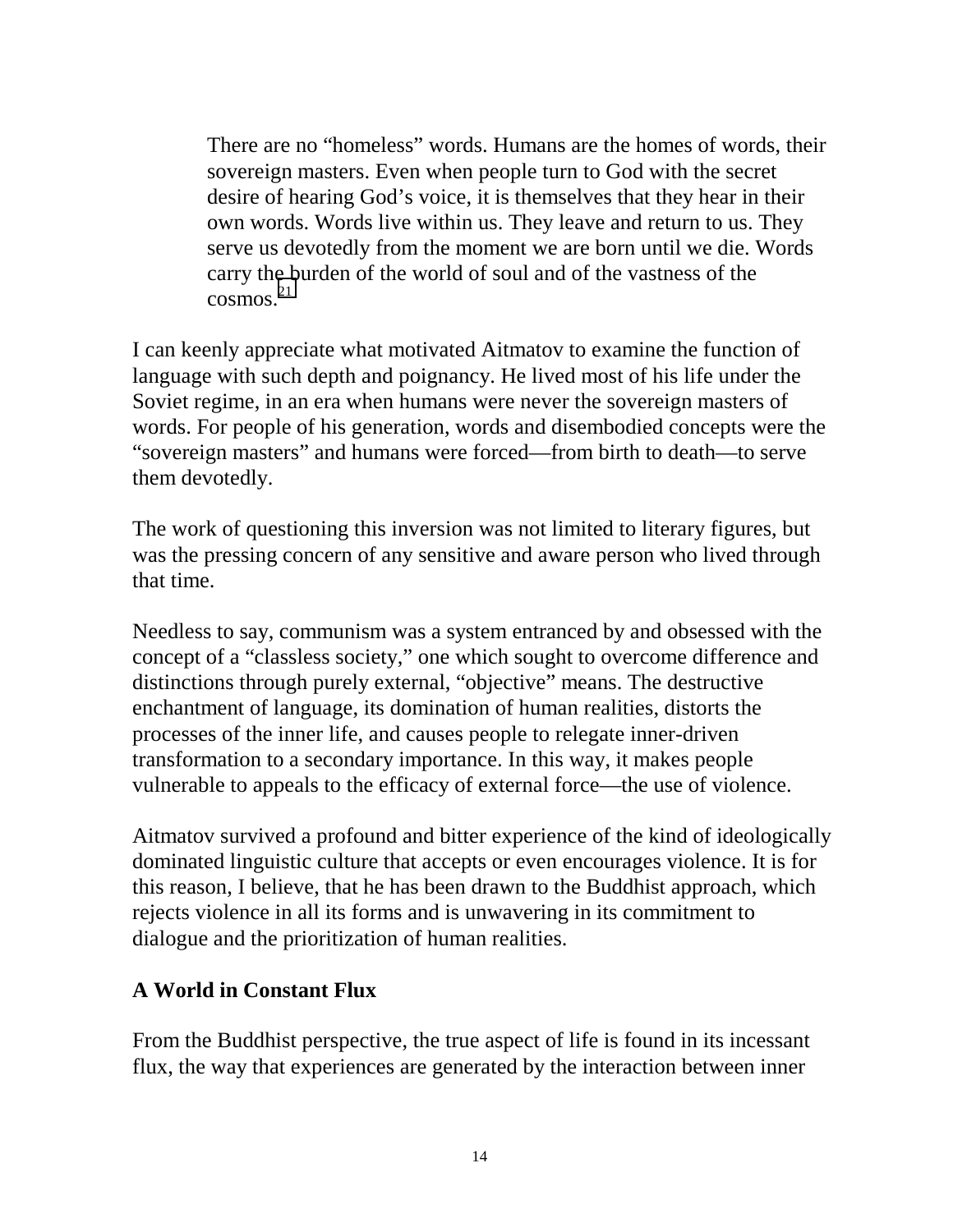tendencies and external circumstances. In other words, what we experience as good and evil are not fixed, but depend on our attitude and response. Good and evil are not unchanging entities. To give a simple example, anger can function for good when it is directed at those things which threaten human dignity; in contrast, anger under the sway of self-serving egotism functions as evil. Thus, anger, which is typically thought of as an evil, is, in its essence, neutral.

Writing in thirteenth-century Japan, Nichiren, the Buddhist thinker whose teachings inspire the activities of the SGI, described this as follows: "To turn from evil is good; to turn from good is evil. Good and evil are not found outside our own hearts and minds. The intrinsic neutrality of life is found in its detachment from good and from evil. Our lives are only to be found in these three properties—good (*zen*), evil (*aku*), and the underlying neutrality (*muki*) with respect to good and evil*.* No reality is to be found other than in our hearts." $^{22}$  $^{22}$  $^{22}$ 

This perspective, which focuses on the relativity of good and evil, can help free us from our enthrallment to the conceptualization of good and evil as fixed, external entities, and the corresponding tendency to label others as evil.

Neutral, however, does not mean void or empty. Far from being vacant or void, our lives are manifestations of the cosmic life itself, eternal and filled to overbrimming with the energy of creation.

Nichiren says of the true aspect of life that it "cannot be burned by the fires at the end of a kalpa, nor swept away by floods, nor cut by swords or pierced by arrows. It can fit into a mustard seed, and although the mustard seed does not expand, there is no need for life to shrink. It can fill the entire universe. The cosmos is neither too vast nor life too small to fill it."<sup>[23](#page-39-0)</sup>

What is described here is a perfectly clear, pellucid state of life, indestructible and adamantine.

The Buddhist understanding of life can help us translate the ideal of an inner transcendence of difference into the actualities of daily life. In other words, we can achieve a state in which we are no longer caught up in or constrained by our awareness of difference.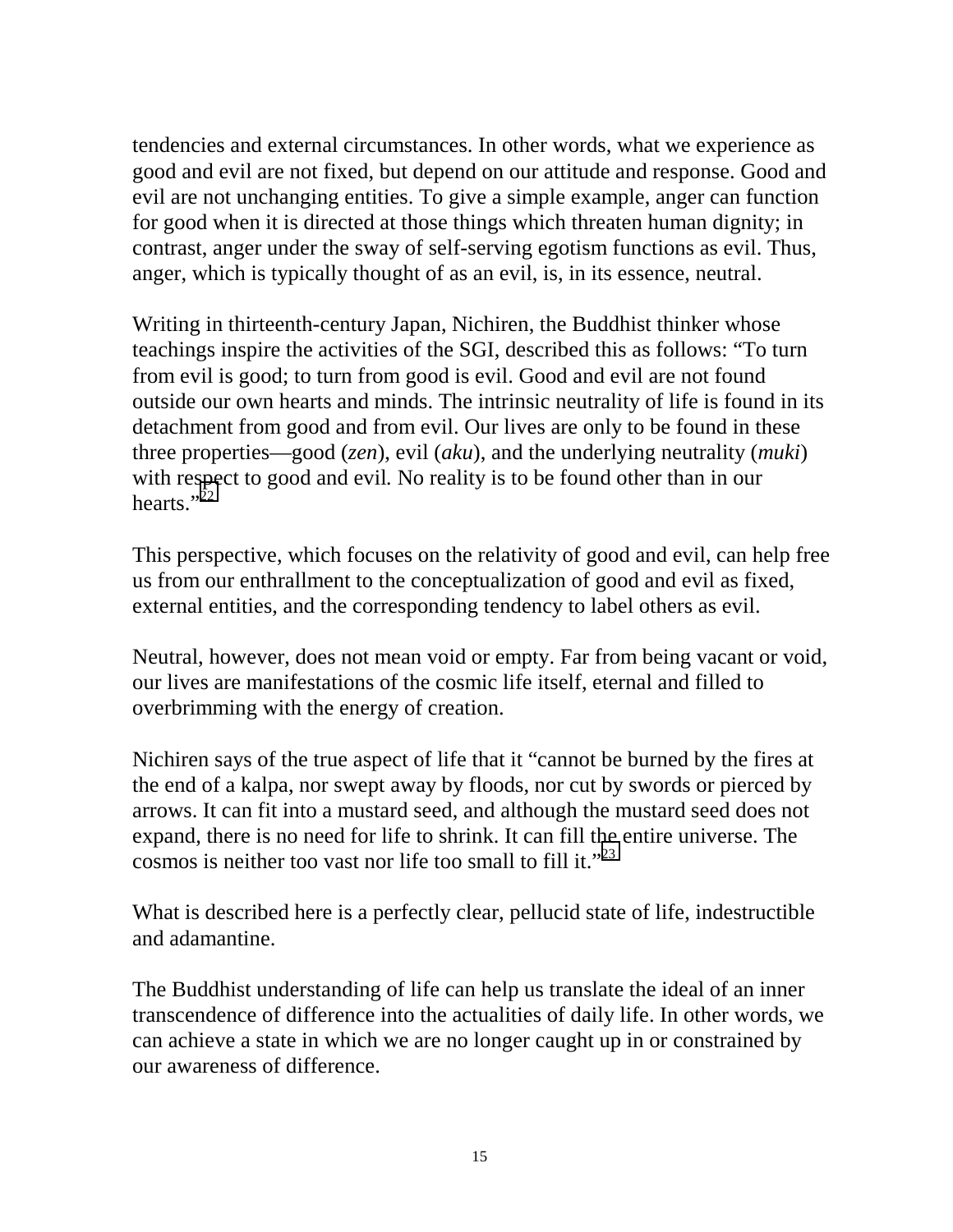In this connection, I am moved to refer to the words of my mentor, the second president of the Soka Gakkai, Josei Toda, spoken in the period immediately following the end of World War II. Here he described the process by which it is possible for an individual to transform even the most deeply rooted tendencies, or karma. According to Buddhism, every aspect of who we are—nationality, skin color, family background, personality, gender—is the present result of causes we ourselves made in the past. The law of cause and effect that governs the generation of these differences and distinctions operates consistently over the three realms of past, present and future.

Practicing Nichiren's Buddhism, Toda said, "is the means by which we can transform our karma. When we do this, all intermediary causes and effects disappear, and we can reveal the aspect of the common mortal enlightened since time without beginning."<sup>[24](#page-39-0)</sup>

What Toda refers to as "intermediary" are causes which we have enacted and which generate distinctions on the phenomenal plane—differences of capacity, physical, mental and spiritual differences and the resulting differences in circumstances such as education and occupation. These are, together, the distinctions that make each of us the unique being we are.

When Toda spoke of these intermediary causes and effects "disappearing," he did not mean that the distinctions between people would somehow be obliterated and we would all lapse into sameness or uniformity. This could, of course, never happen. Just as no two people will ever have exactly the same face, differences are an integral, natural and necessary aspect of human society.

For Toda what "disappeared" was our attachment to differences, our negative, limiting reactions to differences. This is an example of how a practice of faith can enable the inner transcendence of difference.

# **An Unadorned, Primordial State of Life**

The goal of embracing Buddhism is to experience within our lives the state that Toda described as "the common mortal enlightened since time without beginning" (*kuon no bompu*). In his own writings, Nichiren elucidated the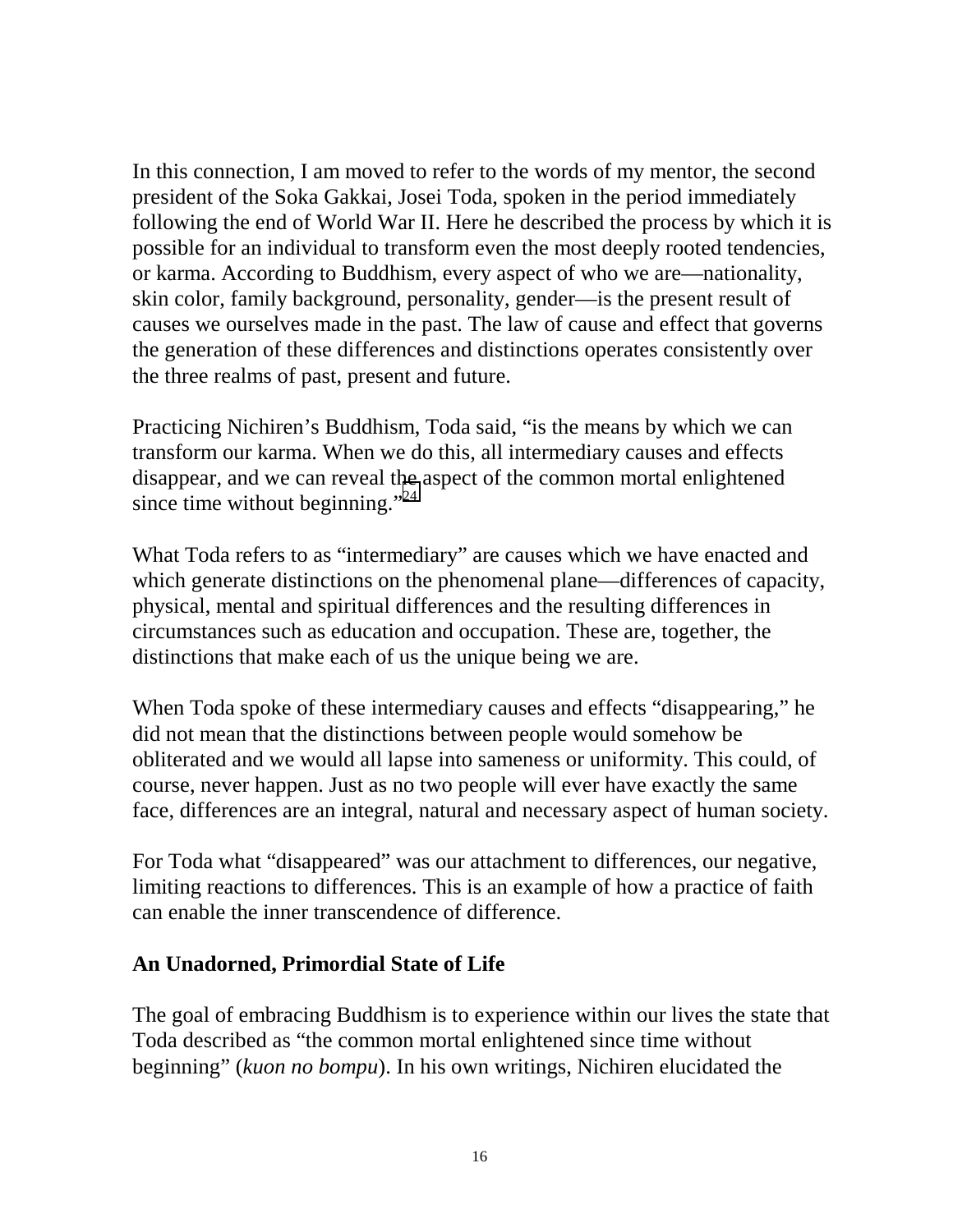concept of *kuon*—time without beginning—as meaning to be unadorned, in one's primordial, original state.<sup>25</sup> Thus, when we relinquish all artifice, and unleash the natural splendor that is inherent in our being, we are able to rise above our differences and see them in perspective, freeing ourselves from excessive attachment to them.

Metaphorically, intermediary causes and effects can be thought of as the stars and moon that grace the night sky, and the common mortal enlightened since time without beginning as the sun. When the dawning sun rises in the east, those celestial bodies which had been such a vivid presence through the night immediately fade into seeming nonexistence. They don't, of course, cease to exist, but are simply overwhelmed by the light of the sun, which represents our innate vitality and wisdom. This, I believe, is the function of religious faith and practice. When I wrote earlier of a "pellucid state of life, indestructible and adamantine" and described our lives as "manifestations of the cosmic life itself, eternal and filled to overbrimming with the energy of creation," I had in mind these treasured words of my mentor, Josei Toda.

The Buddhist law of causality—that every aspect of who we are is the result of causes we ourselves have made—and the emphasis on an inner transcendence of difference in no way mean that we should passively accept discriminatory practices. The Buddhist idea of inner causation and responsibility should never be allowed to degenerate into the kind of fatalism that causes people to turn a blind eye to real social ills. It is our natural duty to challenge such practices and prejudices and the social structures that give rise to them. Any time religion renders people passive and powerless, it deserves the dishonorable title of "opiate."

On the most basic human level, even if the ideal of a society completely free of all discrimination were to be realized, human differences would persist. The Buddhist terms for the world which we inhabit are all words for difference, distinction and distance, reflecting an understanding that these are the elements that comprise experiential reality.

### **Dialogue and Human Diversity**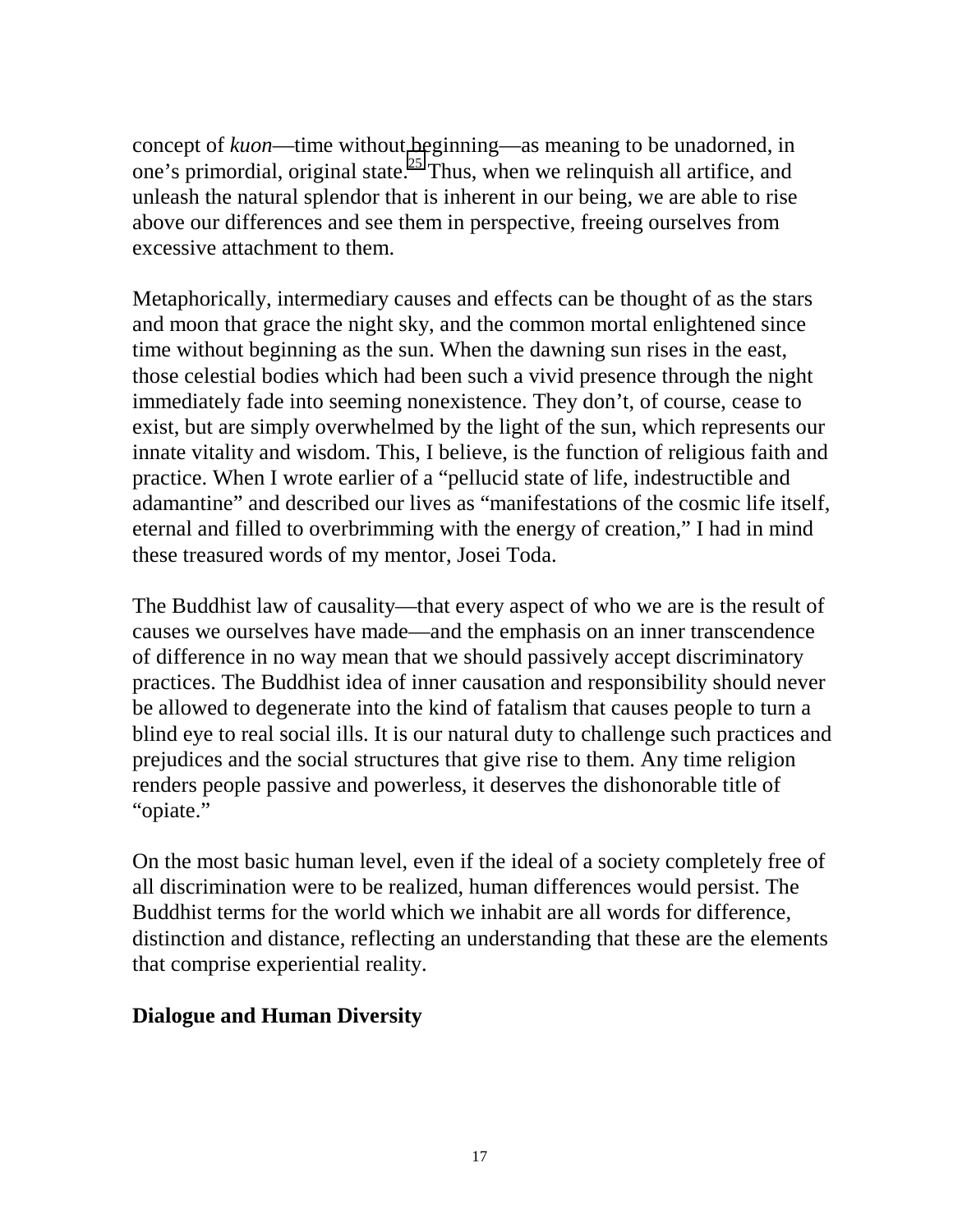Overcoming negative forms of attachment to difference—discrimination—and bringing about a true flowering of human diversity is the key to generating a lasting culture of peace. And dialogue is the means. The Buddhist approach outlined here can, I believe, loosen the shackles of abstract concepts and language that can be so destructive. Thus freed, we can use language to the greatest effect, and can engage in the kind of dialogue that creates the greatest and most lasting value. Dialogue must be pivotal in our endeavors, reaching out to all people everywhere as we seek to forge a new global civilization.

As Nichiren wrote, "Encountering various conditions of good and evil, our minds generate different *dharmas*"—in this case, language—"of good and evil."<sup>26</sup> This indicates a philosophical stance that is active and engaged, whose praxis is the kind of dialogue through which even negative, destructive circumstances or conditions can be transformed into positive, creative realities and experiences.

To put this into actual practice, I have sought to promote dialogue among civilizations, meeting with individuals from every continent on Earth. I have held discussions with intellectual leaders coming from various religious backgrounds—Christianity, Islam, Hinduism, Judaism, etc.—and these conversations have often been published. Based on years of such experience, I am keenly aware of the possibilities of open dialogue and the importance of its implications in society.

SGI organizations around the world are carrying out activities to create a peaceful society in their respective areas in accordance with one of the principles of the SGI Charter: "The SGI shall, based on the Buddhist spirit of tolerance, respect other religions, engage in dialogue and work together with them towards the resolution of fundamental issues concerning humanity."<sup>[27](#page-39-0)</sup> The SGI has also promoted interfaith dialogue by sponsoring symposiums and other forums with institutions such as the European Academy of Sciences and Arts and other bodies.

Last year, our representatives attended the Parliament of the World's Religions (PWR) in Cape Town, South Africa, and they are scheduled to participate in the Millennium World Peace Summit of Religious and Spiritual Leaders to be held in August.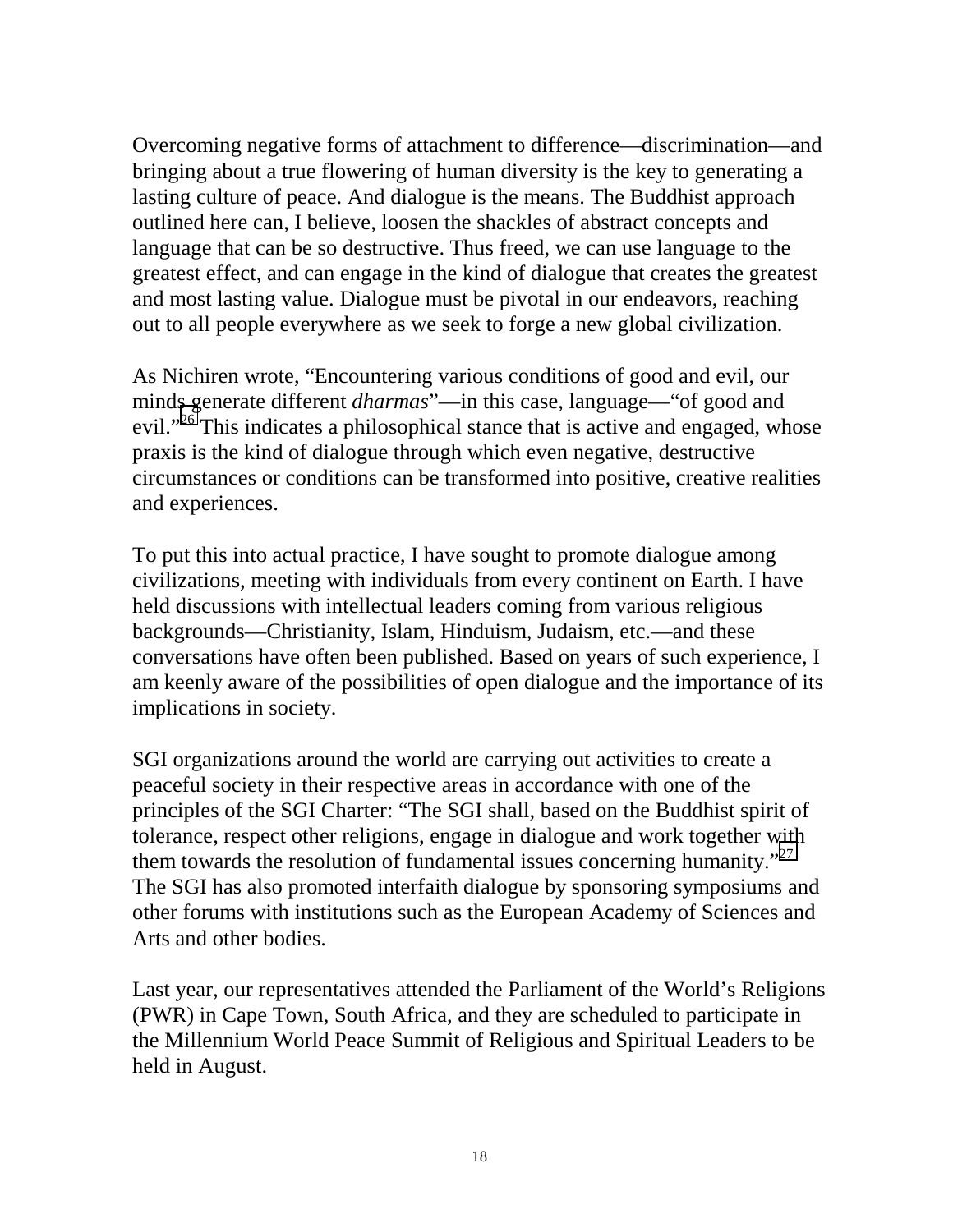The Boston Research Center for the 21st Century has published *Subverting Hatred: The Challenge of Nonviolence in Religious Traditions,* a collection of essays by scholars representing various religions that discusses the philosophies of nonviolence found in eight of the world's religious traditions, and ways to overcome conflict.

In addition, the Institute of Oriental Philosophy has been making multidimensional efforts toward dialogue among religions. The Toda Institute for Global Peace and Policy Research is planning to hold an international conference on the theme "Dialogue of Civilizations: A New Peace Agenda for a New Millennium" in February 2000 in Okinawa, gathering together experts to discuss major civilizations and their underlying religious dimensions.

In 2001, designated as the United Nations Year of Dialogue among Civilizations and also the International Year of Mobilization against Racism, Racial Discrimination, Xenophobia and Related Intolerance, a UN-sponsored world conference (the World Conference against Racism, Racial Discrimination, Xenophobia and Related Intolerance) is to be held in July in South Africa.

I feel compelled to urge that humankind seriously tackle, based on the bitter lessons of the twentieth century, the challenge of how to build a society of peace and coexistence. Building on our tradition of awareness-raising activities around the world, including the "Toward the Century of Humanity: Human Rights in Today's World" exhibition and "The Courage to Remember: Anne Frank and the Holocaust" exhibition in support of the UN Decade of Education in Human Rights (1995–2004), the SGI is committed to actively working for the success of this conference.

UNESCO, which is responsible for coordinating the activities of the International Year for the Culture of Peace, is currently taking the initiative in a worldwide awareness-raising movement called Manifesto 2000, aimed at submitting to the UN Millennium Assembly one hundred million signatures to a pledge to put into practice the values, attitudes and forms of behavior which inspire the culture of peace.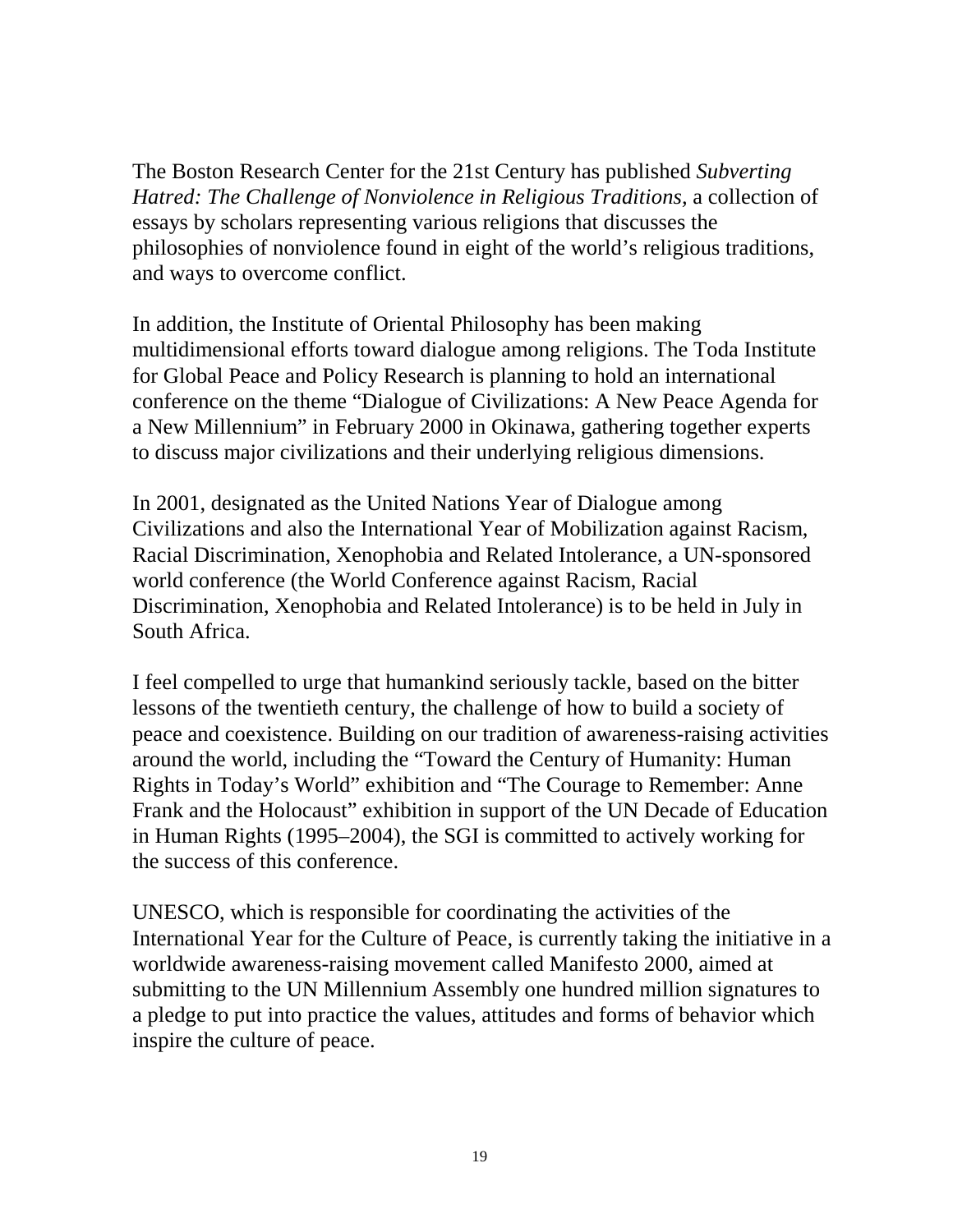The SGI supports the ideals of Manifesto 2000, and will back up the movement in various areas, including public information. To date, the SGI has supported the International Literacy Year (1990) in consonance with the goals of UNESCO, and "The World Boys and Girls Art Exhibition" has been shown in numerous countries as part of our efforts to develop an awareness of the culture of peace.

### **Women Lead the Way to a Culture of Peace**

I would especially like to stress the role that women can play in creating a culture of peace. Throughout the long history of humanity, women have suffered the most whenever society has been wracked by war, violence, oppression, abuse of human rights, disease and famine.

It has been women, in spite of this, who have persevered in turning society in the direction of good, in the direction of hope and in the direction of peace. Women hold the key to opening a future filled with hope, as Mahatma Gandhi emphasized: "If by strength is meant brute strength then, indeed, is woman less brute than man*.* If by strength is meant moral power then woman is immeasurably man's superior … If non-violence is the law of our being, the future is with women."[28](#page-39-0)

The SGI has a number of women-focused projects such as a series of publications recording women's experiences of war, exhibitions for awareness raising and various lecture series. An SGI-sponsored symposium entitled "Women Leading the Way to a Culture of Peace" was held at the 1999 Seoul International Conference of NGOs last October.

Reviewing various problems confronting humankind from women's perspectives, the Boston Research Center for the 21st Century, the publisher of *Women's Views on the Earth Charter,* plans this year to hold a two-part event, "Creating Connections: Peace with Self, Sister and Society," to examine women's role in creating peace.

A special session of the UN General Assembly, "Women 2000: Gender Equality, Development and Peace for the Twenty-First Century," will be held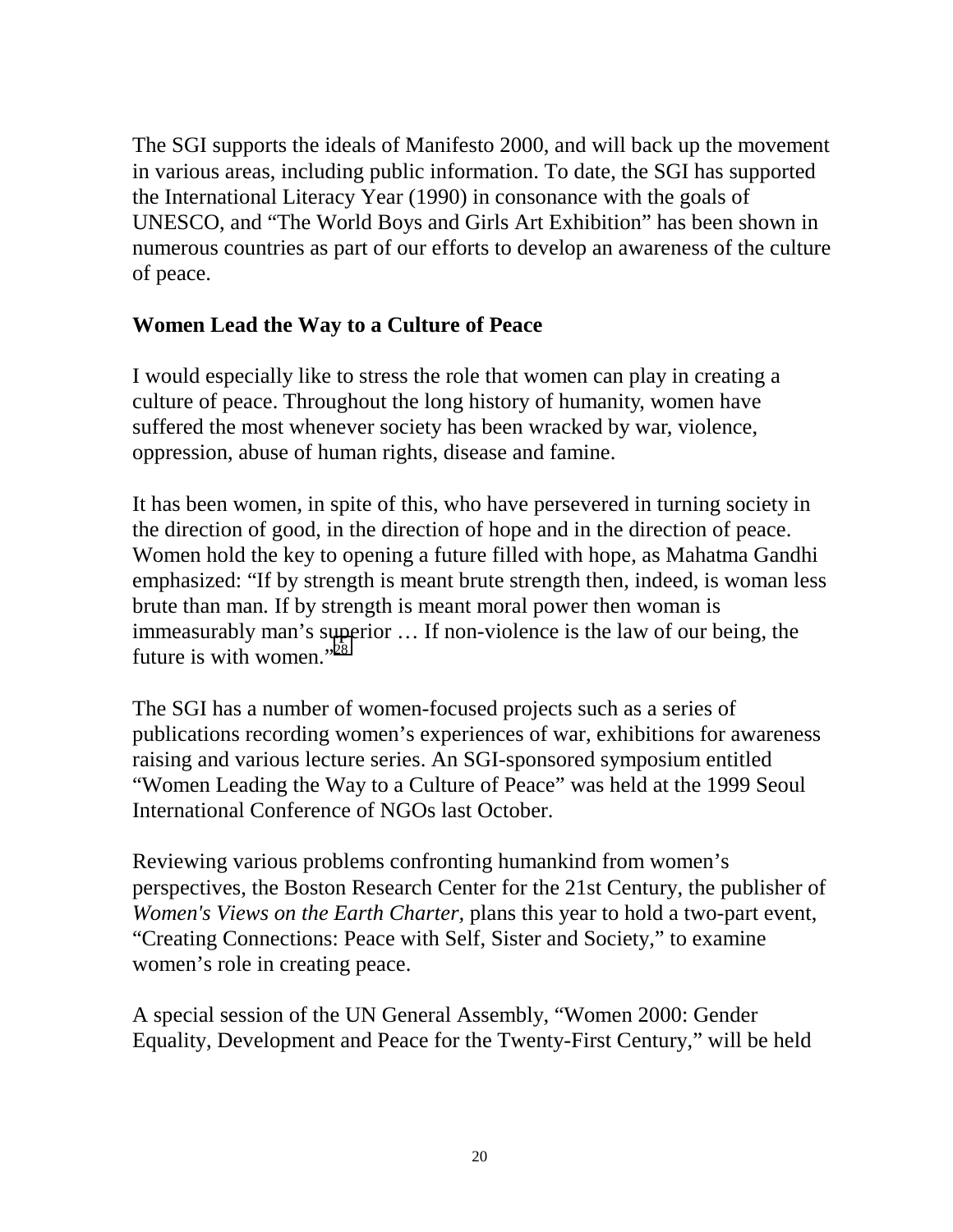in June, in which the SGI is scheduled to participate. I have great hopes that this gathering will stimulate intensive discussions on this theme.

### **Peace in Daily Life**

In addition to these efforts, it is equally essential to work to create in concrete, tangible ways a culture of peace in daily life.

Elise Boulding, a renowned peace studies scholar, stresses that cultures of peace are to be found in each individual's process of tenaciously continuing peace-oriented behavior. She attaches particular importance to women's role in this aspect.

Peace is not something to be left to others in distant places. It is something we create day to day in our efforts to cultivate care and consideration for others, forging bonds of friendship and trust in our respective communities through our own actions and example.

As we enhance our respect for the sanctity of life and human dignity through our daily behavior and steady efforts toward dialogue, the foundations for a culture of peace will deepen and strengthen, allowing a new global civilization to blossom. With women leading the way, when each and every person is aware and committed, we will be able to prevent society from relapsing into the culture of war, and foster and nurture energy toward the creation of a century of peace.

The SGI has always been committed to empowerment—of the people, by the people and for the people—a process we describe as human revolution. The essence of empowerment is to fully unleash the boundless potential inherent in every human being based on the Buddhist understanding that our own happiness is inextricably linked to the happiness of others.

It is our belief that through active engagement with others and the process of mutual support and encouragement, individual peace and happiness will be realized, and the foundations for world peace will be further solidified.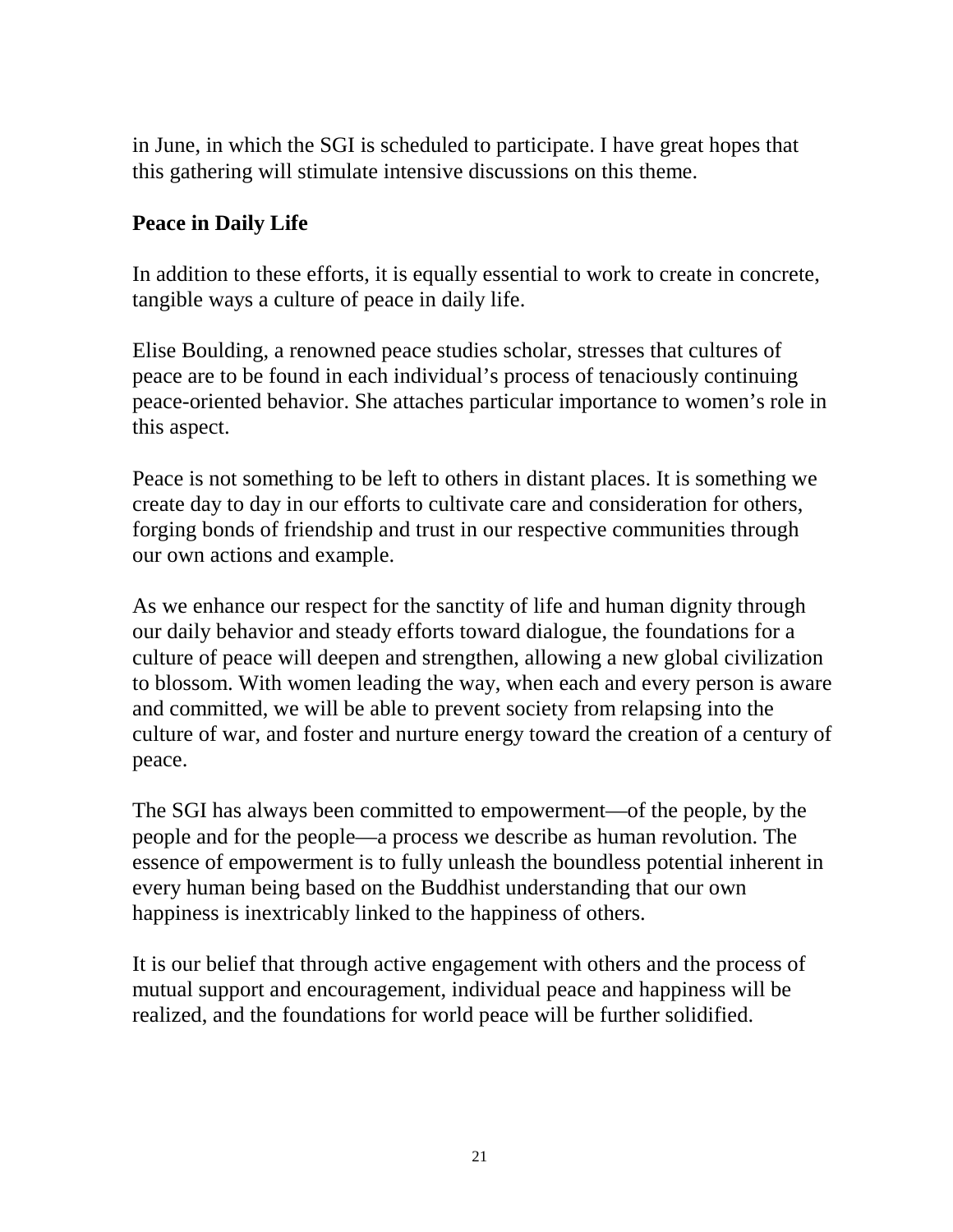It is my great joy and pride that SGI members, committed to the inconspicuous but steady practice of empowerment by encouraging friends who are suffering and bringing out their courage to live and to hope, have built a people's solidarity through their movement of peace, culture and education as good citizens of their respective countries and communities.

I would like to affirm once again that it is the forging of personal relationships based on trust and respect that is exactly the culture of peace put into practice. I am convinced that a culture of peace can truly be realized on a global scale and become permanent when peace takes root in the mind of every single person.

# **Global Public Goods**

Next I would like to examine specific steps toward building a new century of peace and creative coexistence.

Humanity needs to leave behind the era of war and division. Looking far into the future, we must embark on the challenge of removing the causes of war. We must abolish the institution of war itself and make the twenty-first century the start of an era where war is renounced throughout the world.

Globalization has brought to the surface problems that easily cross state borders, such as environmental destruction, poverty, and a distressing increase in the numbers of refugees and displaced persons. Likewise, with greater travel, infectious diseases are spreading in new and disturbing patterns. We urgently need to come up with measures to deal with these issues. Within the framework of the sovereign state system, crises have long been defined as territorial issues, and many states therefore have concentrated their efforts on military buildup. But the global issues now confronting us cannot be addressed using conventional approaches. In fact, it is these problems that, when left to fester, are causing internal conflicts and wars in many regions.

Former Israeli premier and key player in the Middle East peace process Shimon Peres described the present era as a transition from a world full of enemies to a world full of threats. Drawing on the example of Europe, he stated that as we pursue economic development based on interdependence, balance-of-power politics and the struggle for hegemony become irrelevant.<sup>29</sup> Faced as we are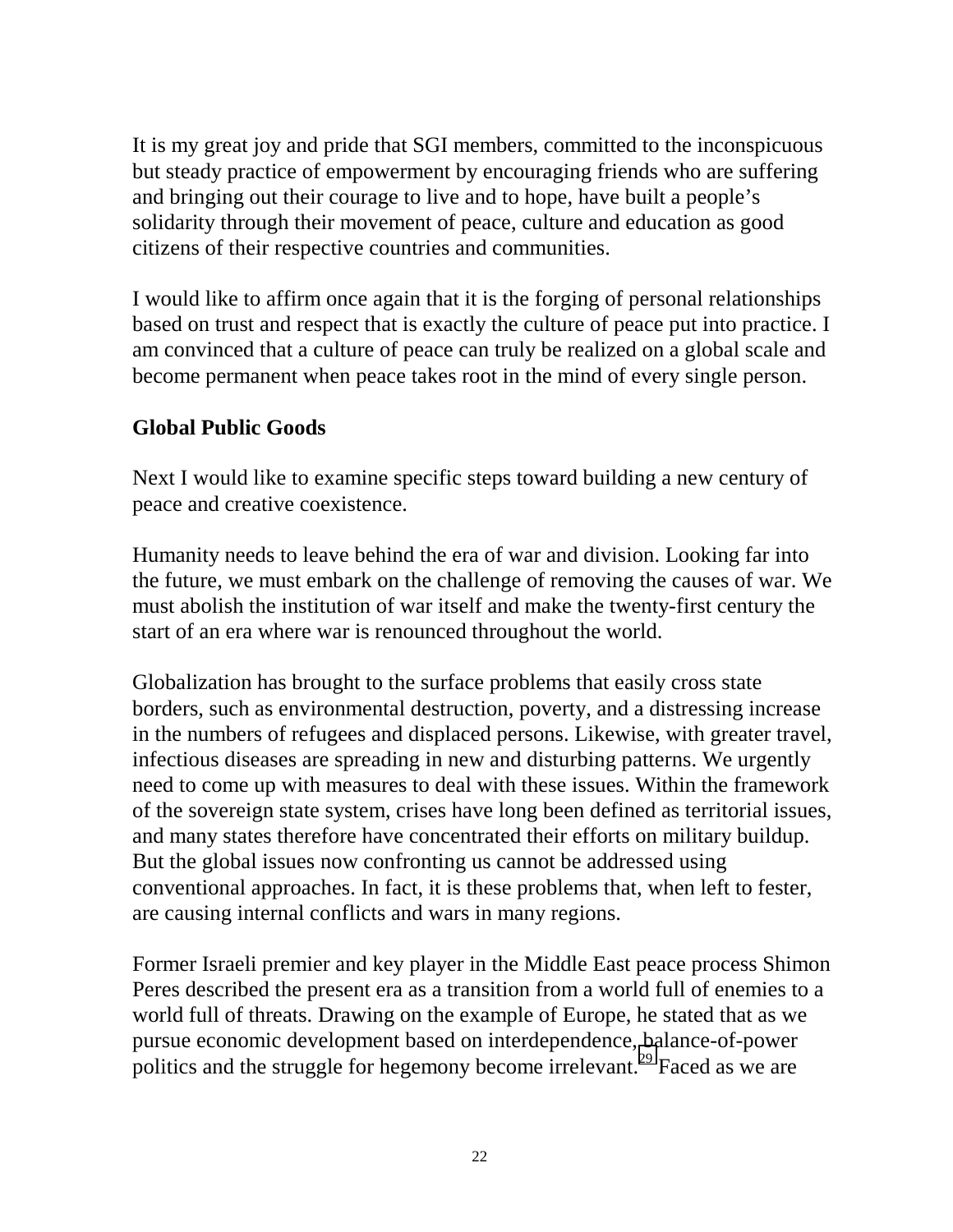today with an escalation of global crises, what we need is an outlook that is focused not on the supremacy of national interest and security, but on the interests of all humanity, and encourages us to face our common problems.

In 1999, the United Nations Development Programme (UNDP), famous for its advocacy of the concept of human security as an alternative to state-centered security, issued a report entitled "Global Public Goods: International Cooperation in the 21st Century." The term "global public goods" is the application to the global level of the standard economic term "public goods," which refers to goods that benefit all, such as a legal framework, justice system, healthy environment or education. Global public goods have benefits that are shared across nations, generations and population groups. In other words, they indicate the direction of a completely new international community that will not exclude any state, social stratum or individual, or harm future generations.<sup>[30](#page-39-0)</sup>

The UNDP report points out three problems to be resolved in realizing global public goods: a jurisdictional gap, a participation gap and an incentive gap.

The jurisdictional gap refers to the gap between the global boundaries of today's major policy concerns and the national boundaries within which policymakers operate. The participation gap points to the fact that international cooperation is still primarily limited to an intergovernmental process even though there are numerous nongovernmental actors in the world. The incentive gap means that moral justifications alone are insufficient to persuade concerned states to change their policies and build cooperative relationships.

# **New Roles for the UN**

I believe that the United Nations is the only body capable of bridging these three gaps and laying the foundations for a framework of concerted action based upon the interests of humankind. As we stand at the threshold of a new millennium, we must draw up a grand design worthy of the advent of a global era, and begin to take action toward realizing it. The most crucial challenge is therefore to strengthen the UN, so it may serve as the rallying point of humankind's joint struggle.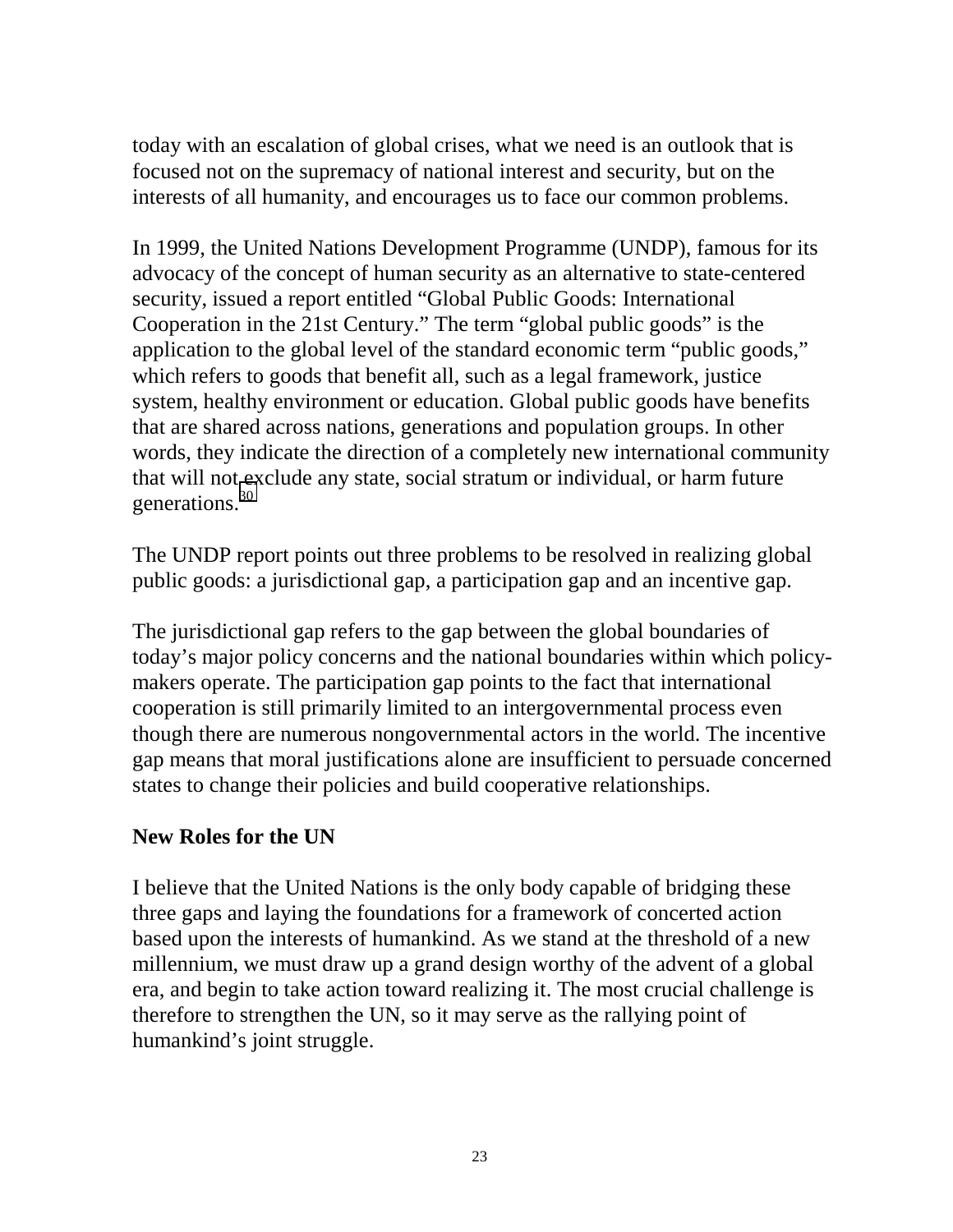This year will be a great opportunity to focus public attention on this matter. The UN has designated its 55th General Assembly, scheduled to open in September 2000, the Millennium Assembly of the United Nations, and aims to "articulate and affirm an animating vision for the UN in the new era" and "provide an opportunity to strengthen the role of the UN in meeting the challenges of the twenty-first century."<sup>31</sup>

A Millennium Summit of the United Nations, attended by world leaders, is also scheduled to be held as an integral part of this. The overall theme of the summit will be "the United Nations in the twenty-first century," with the subtopics of (1) peace and security, including disarmament; (2) development, including poverty eradication; (3) human rights; and (4) strengthening the United Nations.

I would like to offer some concrete proposals in line with these four subtopics here.

# **Peace and Security**

It is my belief that peace and security must be considered, as Secretary-General Kofi Annan urged in his annual report last year, from a standpoint of the transition from a "culture of reaction" to a "culture of prevention." A culture of prevention is an approach that accords utmost importance to preventing problems before they happen and thereby minimizing consequent damage, rather than reacting to them after they have taken place.<sup>[32](#page-39-0)</sup>

The United Nations Office for the Coordination of Humanitarian Affairs (OCHA) is engaged in advocating, coordinating and promoting humanitarian assistance in crises and emergencies such as famine caused or complicated by internal war or international conflict, as well as natural disasters such as earthquakes and floods. OCHA is acting in close cooperation with other international agencies and NGOs in numerous countries and regions including, so far, the Democratic Republic of the Congo and Rwanda, the site of intense conflict, and disaster-stricken Bangladesh and the Democratic People's Republic of Korea.<sup>[33](#page-39-0)</sup>

Nevertheless, the reaction to an already present and severe emergency is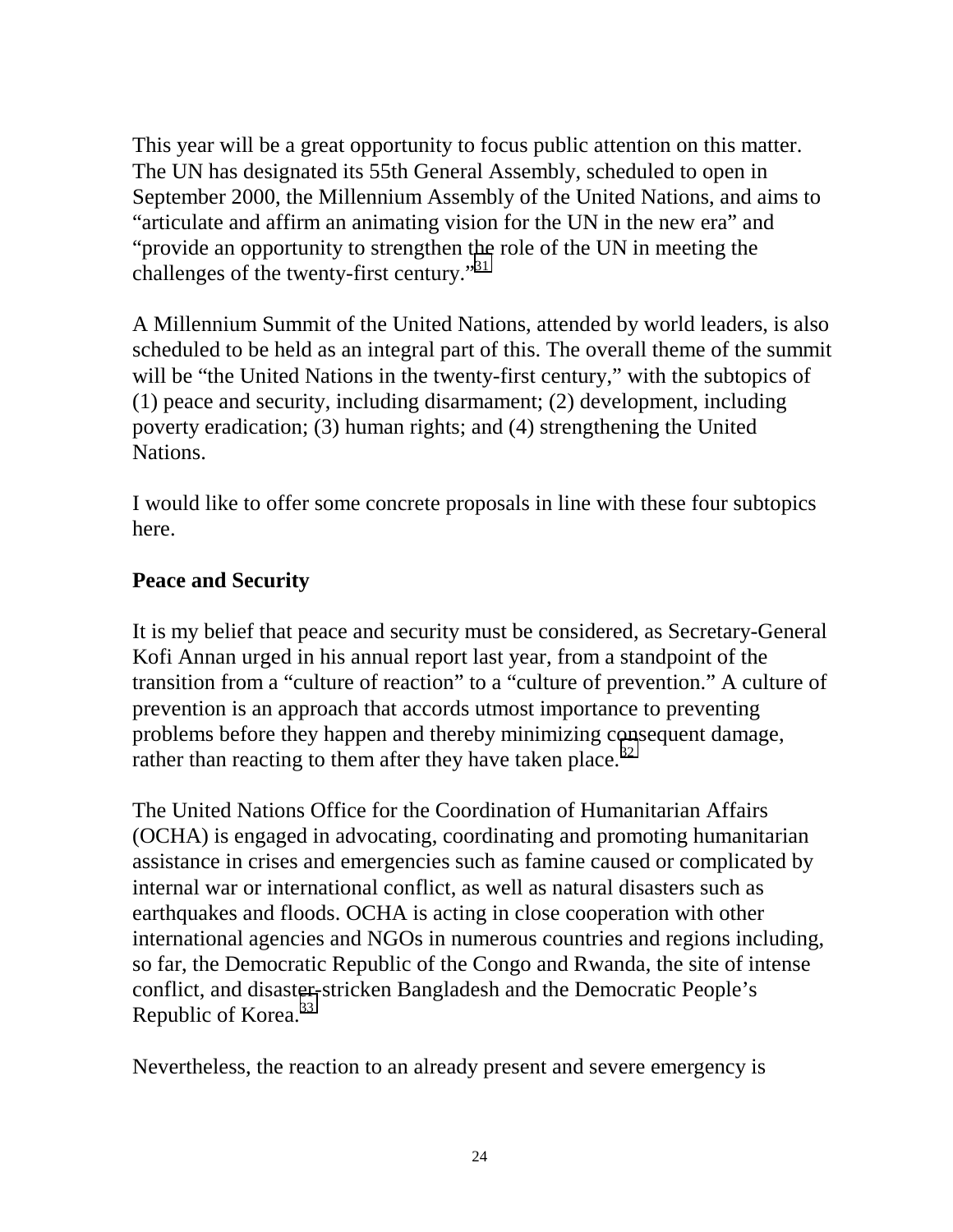inevitably limited in terms of the area that can be covered and the range of available measures. Such interventions must be highly focused and are extremely expensive in terms of time and effort. The UN has played a primary role in coordinating humanitarian assistance, but it must become more involved in preventing conditions that lead to emergencies.

It is therefore essential to reexamine the role that the UN can and should play in the prevention of conflict.

The settlement of disputes is one of the UN's central functions as specifically provided for in the Charter, but it is becoming increasingly difficult to respond to the growing number of internal conflicts in the post-Cold War era.

In fact, during the Kosovo crisis, the UN's inability to prevent the situation from worsening was followed by an aerial bombardment by NATO, waged in the name of humanitarian intervention and without the endorsement of a Security Council resolution.

After this, the principles to govern a cease-fire were discussed at the G8 Cologne Summit. The summit welcomed the deployment in Kosovo of international civil and security presences in accordance with the UN Security Council resolution of June 10, 1999. Although the Security Council's adoption of this resolution enabled the UN to coordinate the resolution of the conflict in its final stages, the issues surrounding military action undertaken without the sanction of the Security Council and the criteria for humanitarian intervention remain unresolved.

Against this backdrop, the Cologne Communiqué stressed the need to "recognize the important role the United Nations plays in crisis prevention and [to] seek to strengthen its capacity in this area."<sup>34</sup> We must remember the fact that under the Charter of the United Nations military action can only be used as a last resort, and this makes it all the more critical that the UN build a preventive system based on what is known as "soft power."

That leads me to join my voice in support of proposals to establish a conflict prevention committee as a subsidiary organ of the General Assembly with a mandate to continuously monitor regions threatened with conflict or war,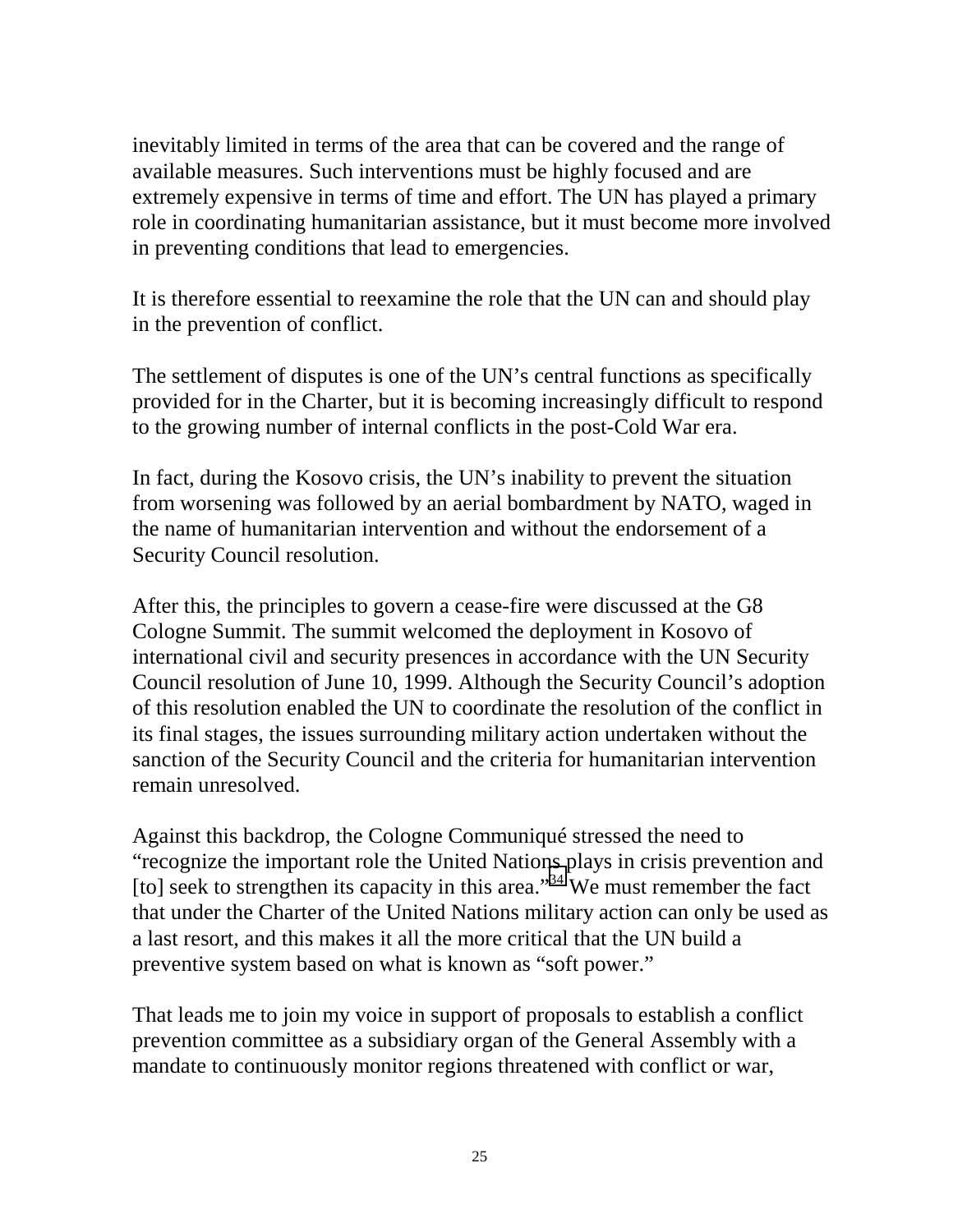provide preventive recommendations and, further, to afford protection to noncombatants<sup>[35](#page-39-0)</sup>

To prevent a situation from worsening, the function of early warning is crucial, for it is impossible to take effective measures without a system capable of discerning potential triggers for conflict and indications of escalating confrontation. It will also be essential to create a system for sharing with the public the information and analysis accumulated through these ongoing monitoring activities. The sharing of information is a prerequisite for encouraging more states—including those that are not members of the Security Council—and NGOs to become concerned and participate in generating a solution, and to offer ideas for promoting peace.

Another role for such a conflict prevention committee to play would be to take exhaustive measures to protect noncombatants in order to minimize suffering.

Under the current framework of international law, human rights are secured by international human rights law in peacetime and by international humanitarian law in times of armed conflict, with both legal regimes mutually complementing each other.

But conflicts of recent years have been characterized by the targeting of civilians, as seen in genocide and "ethnic cleansing." Acts which violate humanitarian law have become the objective of war rather than the outcome.

During a period of protracted social disorder as is found with an internal conflict, it is difficult to accurately designate when a state of war has emerged. This tends to engender a vacuum in which both human rights law and humanitarian law are disregarded. As a result, many citizens fall victim to open violation of the human rights that should be protected at all times.

In order to stop conflict areas from being reduced to anarchy where basic human rights are violated with impunity, it is essential to maintain surveillance to ensure a prompt transition from protection by human rights law to protection by humanitarian law, and to call for steps to guard noncombatants against attack. To achieve this, a conflict prevention committee—as a neutral observer body—could be responsible for officially determining whether or not the area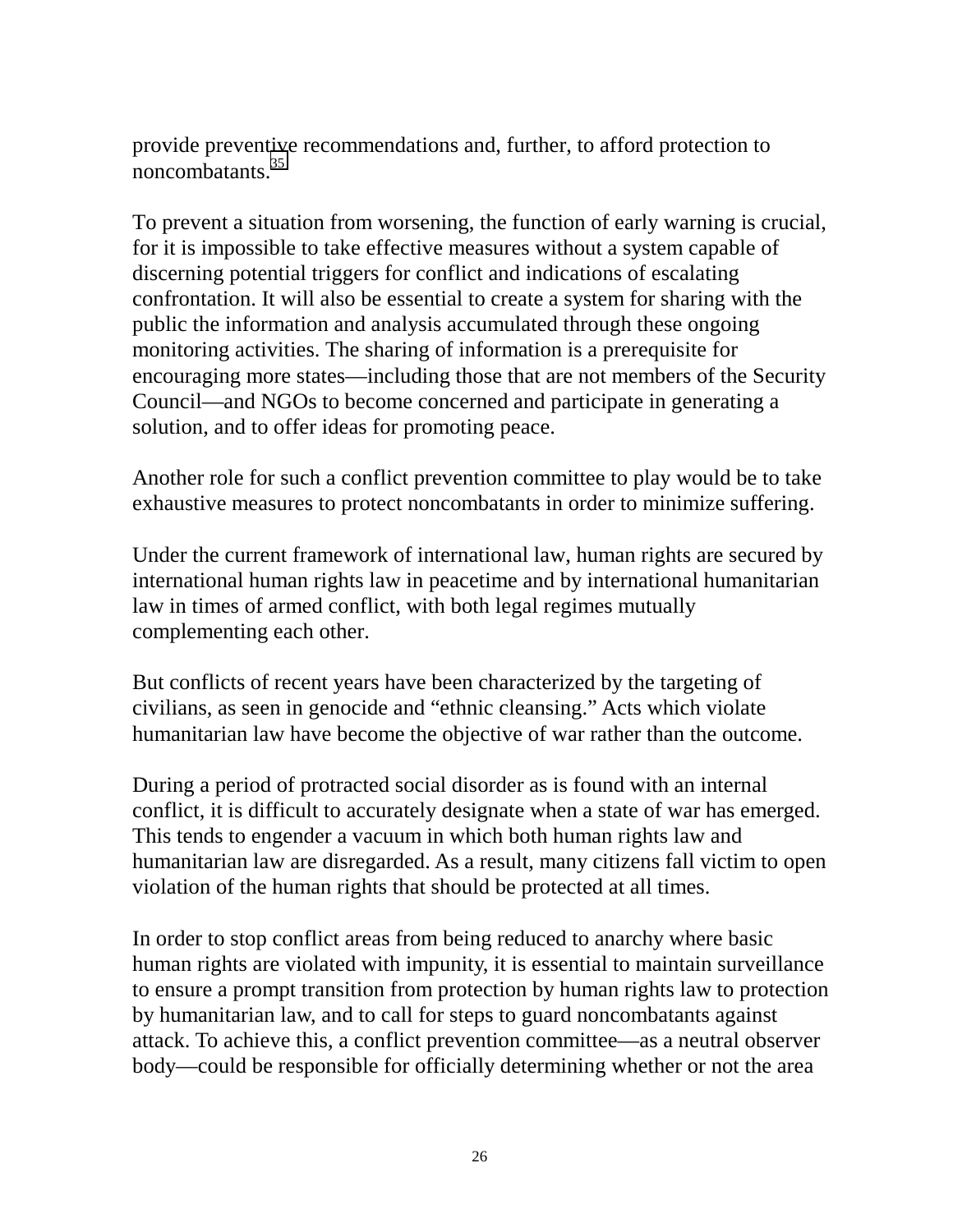in question has entered a state of war triggering the application of humanitarian law, and thus seek to ensure that human rights are safeguarded at all times.

This committee should be mandated to dispatch fact-finding missions to determine the realities of a conflict, to receive and consider appeals from individuals affected by conflicts, and to hold public hearings to air the grievances of all parties.

I find public hearings to be particularly critical. Once an armed conflict has escalated, it is not easy for the parties concerned to sit down at the same table, even if areas for discussion still exist. It would be very meaningful for the UN to provide a forum for the mutual exchange of views before the situation deteriorates that far. If they have voiced their opinions and assertions to the international community in this way, the concerned parties' subsequent actions might be more restrained.

The Toda Institute for Global Peace and Policy Research is considering holding an international conference, in cooperation with other NGOs, to discuss basic outlines of such systems as a conflict prevention committee. By holding such a conference in Africa or other parts of the world which have been plagued by conflict, the conference would be able to incorporate into its discussions the voices of people experiencing actual conflict, thus beginning to fulfill the function of public hearings as discussed above.

### **Development and Human Rights**

Next I would like to examine ways of strengthening the UN's roles in the areas of development and human rights.

The eradication of poverty, one of the four specific subtopics of the Millennium Summit, is a humanitarian challenge of great urgency. One effect of globalization has been an ever-growing gap between rich and poor. While people in a few countries consume a disproportionately massive amount of resources and enjoy affluent lifestyles, fully one quarter of the world's population subsists in extreme poverty. For these people, human dignity is under constant assault. We must eliminate these obscene imbalances if we are to fulfill our responsibilities for the new millennium.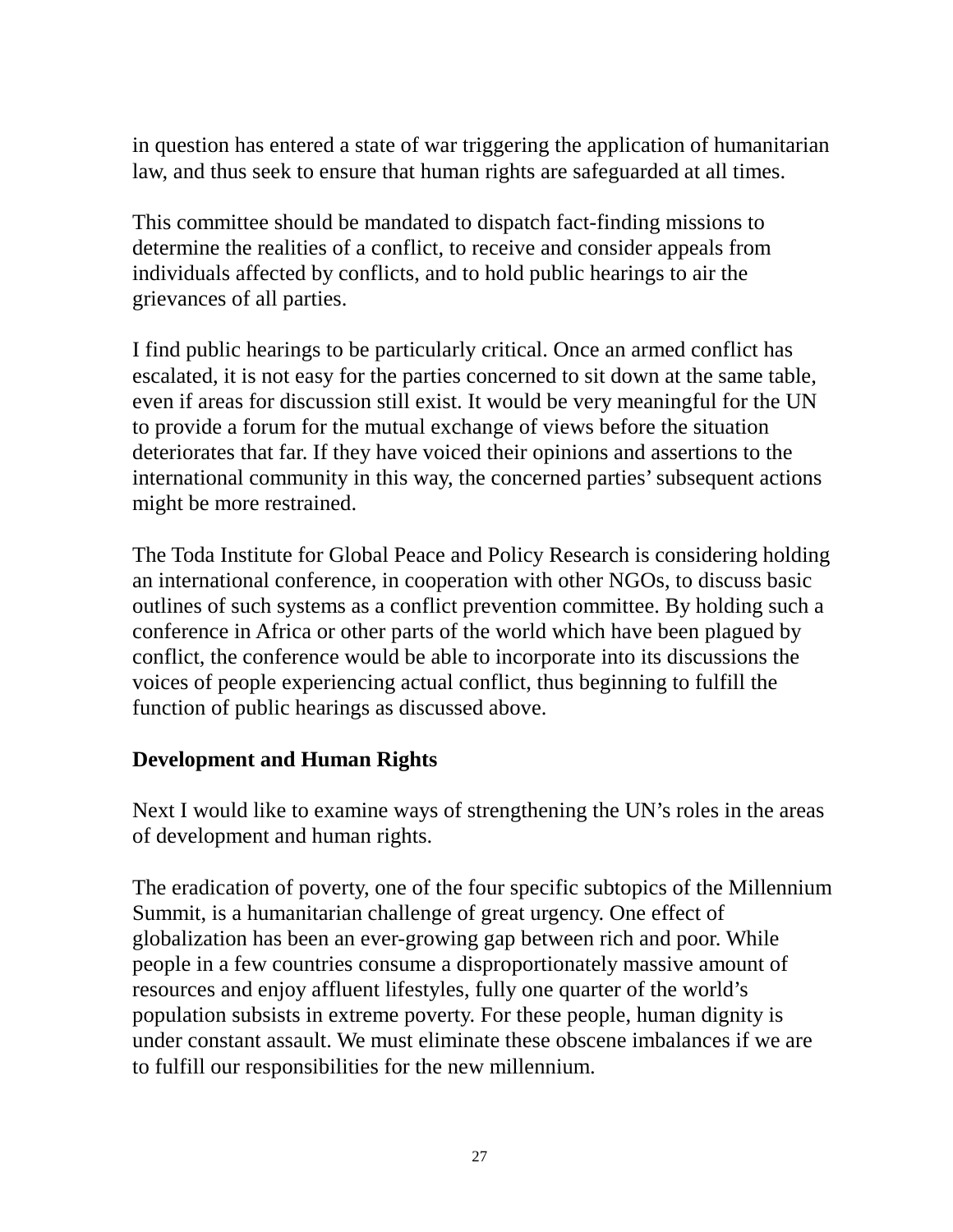It is not impossible to achieve that goal. According to an estimate by UNDP, the costs of eradicating poverty would be about one percent of global income and no more than two to three percent of national income in all but the poorest countries. Cuts in military spending, with the savings channeled to poverty reduction and measures for human development, would realize a considerable alleviation of the problem. $36$ 

Poverty is one of the key causes of conflict, as it destabilizes societies. Poverty gives rise to conflict, which in turn further aggravates poverty. Choosing to sever this vicious circle would simultaneously lead to the eradication of one of the causes of war and resolve this global injustice. Removing the causes of war and poverty that menace human dignity will enhance enjoyment of human rights.

The 1999 Cologne Economic Summit adopted the Cologne Debt Initiative to speed up debt relief for heavily indebted poor countries (HIPCs). The initiative seeks to ensure that resources made available by debt relief will be invested in poverty alleviation and social development in areas such as education, nutrition and sanitation and health care.<sup>37</sup>

I welcome this as one tangible step toward the eradication of poverty, and call for ever more bold thinking in this regard. We need a total commitment to enabling these societies to raise themselves out of poverty—a program to be implemented with determination and consistency, equivalent, perhaps, to a "Global Marshall Plan." The UN should be at the center of efforts to take the summit's agreements further—to a deeper level—toward a global community that protects and nurtures all members of the human family.

Regarding the promotion of human development on a global level, I would also like to call for the extension of the functions of UN Houses, which are centers to coordinate various UN programs and agencies in each country. The original purpose of the UN Houses was to improve cooperation between UN agencies engaged in development and related projects. The plan sought to bring together the various bodies active in each country into a common building called a UN House, to encourage coordination of their activities under the banner of the UN.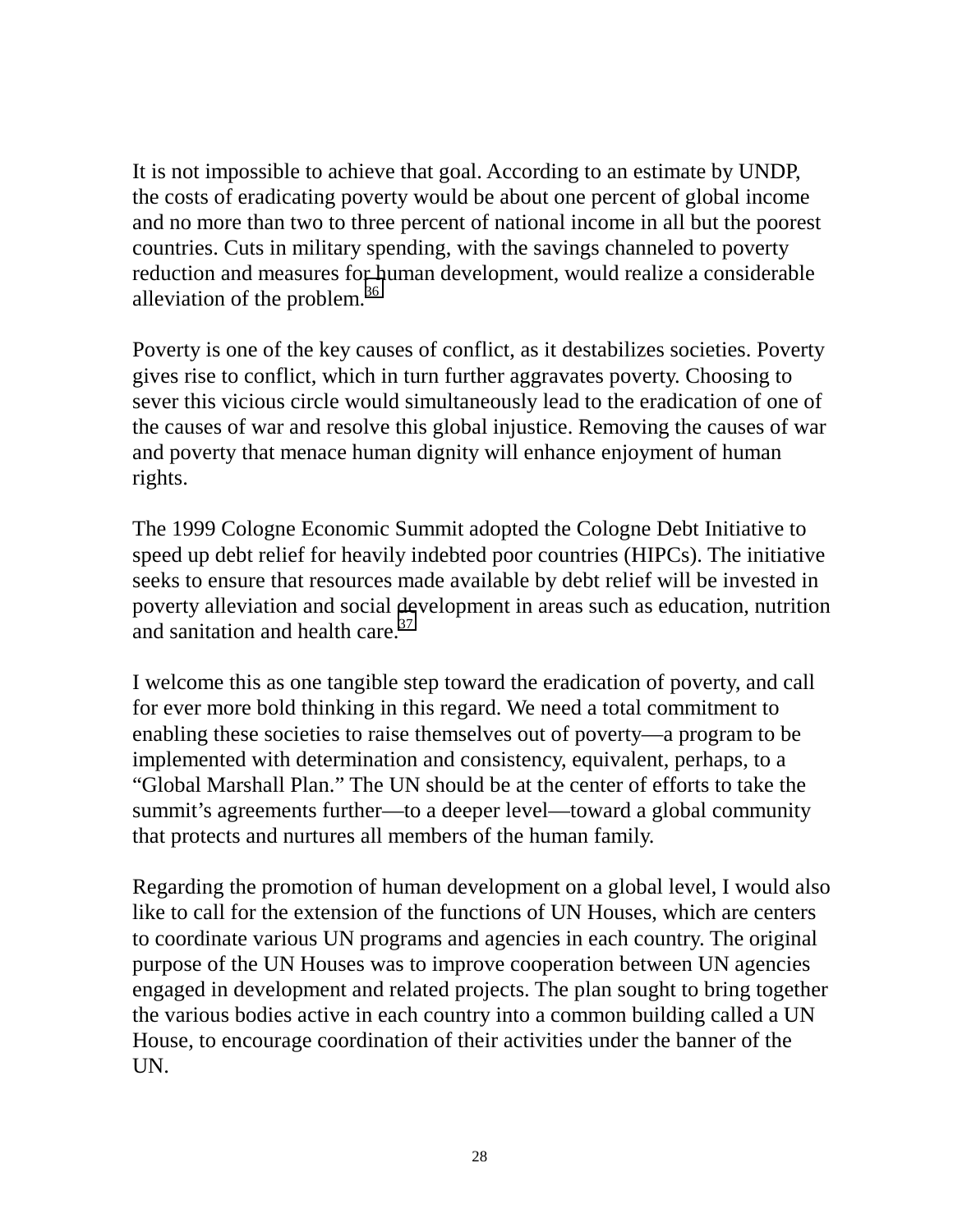It is my suggestion that the role of UN Houses be broadened one step further, that they function as a UN Embassy in each country and thus play a comprehensive role as a local center for the promotion of substantive programs as well as public information activities.

Efforts at poverty eradication and human development require in particular that plans be based on a thorough understanding of unique local circumstances. By bringing together and giving a permanent standing to the avenues of communication with governments, implementation of such plans would surely become more smooth.

# **Strengthening the United Nations**

On the fourth subtopic, strengthening the UN, I would like to make a proposal from the perspective of democratization, that is, how to ensure that the views and concerns of ordinary citizens are heard at the UN.

I believe that the driving force for bridging the jurisdictional gap, the participation gap and the incentive gap—the three problems to be resolved in realizing global public goods mentioned above—consists of grassroots solidarity in support of the UN and broad and multidimensional NGO activities.

It has already been proven that NGOs' united efforts to broadly stir up public opinion can give rise to a force that can move the international community forward.

NGOs have taken up themes that are often neglected within the framework of a state-centered international system, and have been pioneers in addressing ways to solve such problems—their achievements are truly great. I see tremendous promise in the way NGOs can channel the people's power to overcome the gaps that states alone cannot bridge. NGOs have won greater prominence thanks to their role in a series of world conferences starting with the Earth Summit of 1992.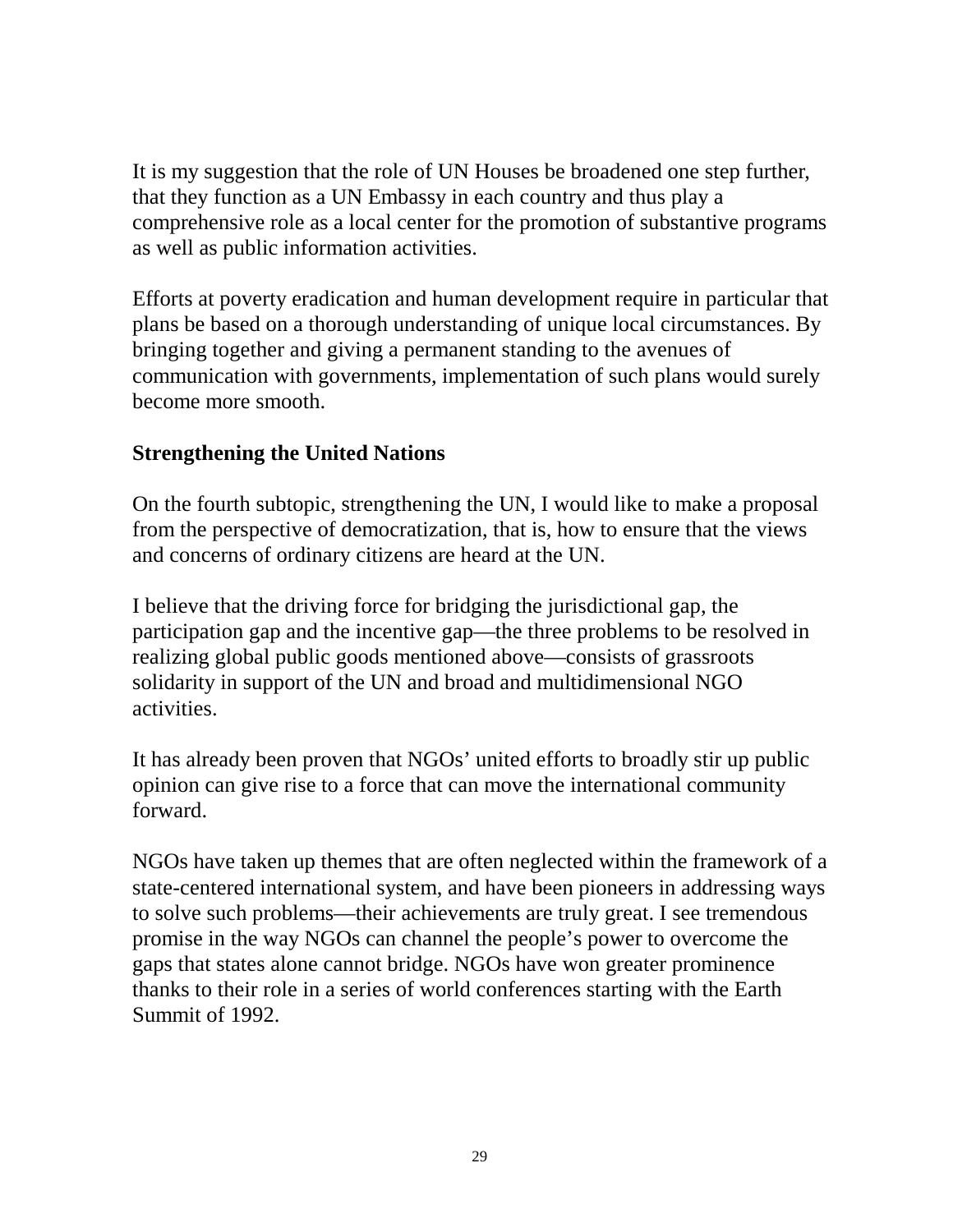In September 1994, then UN Secretary-General Boutros Boutros-Ghali noted that "Non-governmental organizations are now considered full participants in international life," and that "NGOs are an essential part of the legitimacy without which no international activity can be meaningful."<sup>[38](#page-39-0)</sup>

Recently NGOs are frequently referred to as civil society organizations (CSOs). Instead of the conventional name, which focuses on what they are *not,* the new name emphasizes their active role as sustainers of the global community.

Although the significance of NGOs is growing in this way, their officially recognized interaction with the UN is limited to certain specified channels such as consultative status with the Economic and Social Council.

I have previously suggested plans for the establishment of a UN people's assembly consisting of representatives of civil society. Reform of the UN requires that it listen to the voices of ordinary citizens and work with ordinary citizens. Although creating such a people's assembly will of course be difficult, I believe it is essential to establish some means whereby the people's voices reach the UN.

I would therefore like to propose on this occasion the creation of a global people's council that will function as a consultative body to the General Assembly. This council would be mandated to advise the General Assembly on themes for deliberation from the standpoint of realizing global public goods, and also call its attention to potential threats. Taking full advantage of NGOs' expertise in information gathering and firsthand experience in their fields of activity, such a council could contribute to the General Assembly's deliberations by promoting advance discussion of key issues.

With the completion of the cycle of UN-sponsored world conferences on critical global issues, the focus has now shifted to the follow-up of past conferences at five- or ten-year intervals. In light of this, I believe that it would be very significant for such a council to consistently monitor the implementation status of past agreements. Another important contribution could be to serve as the focus for networking among NGOs and member states and as a venue for sustained discussion toward enhancing global cooperation.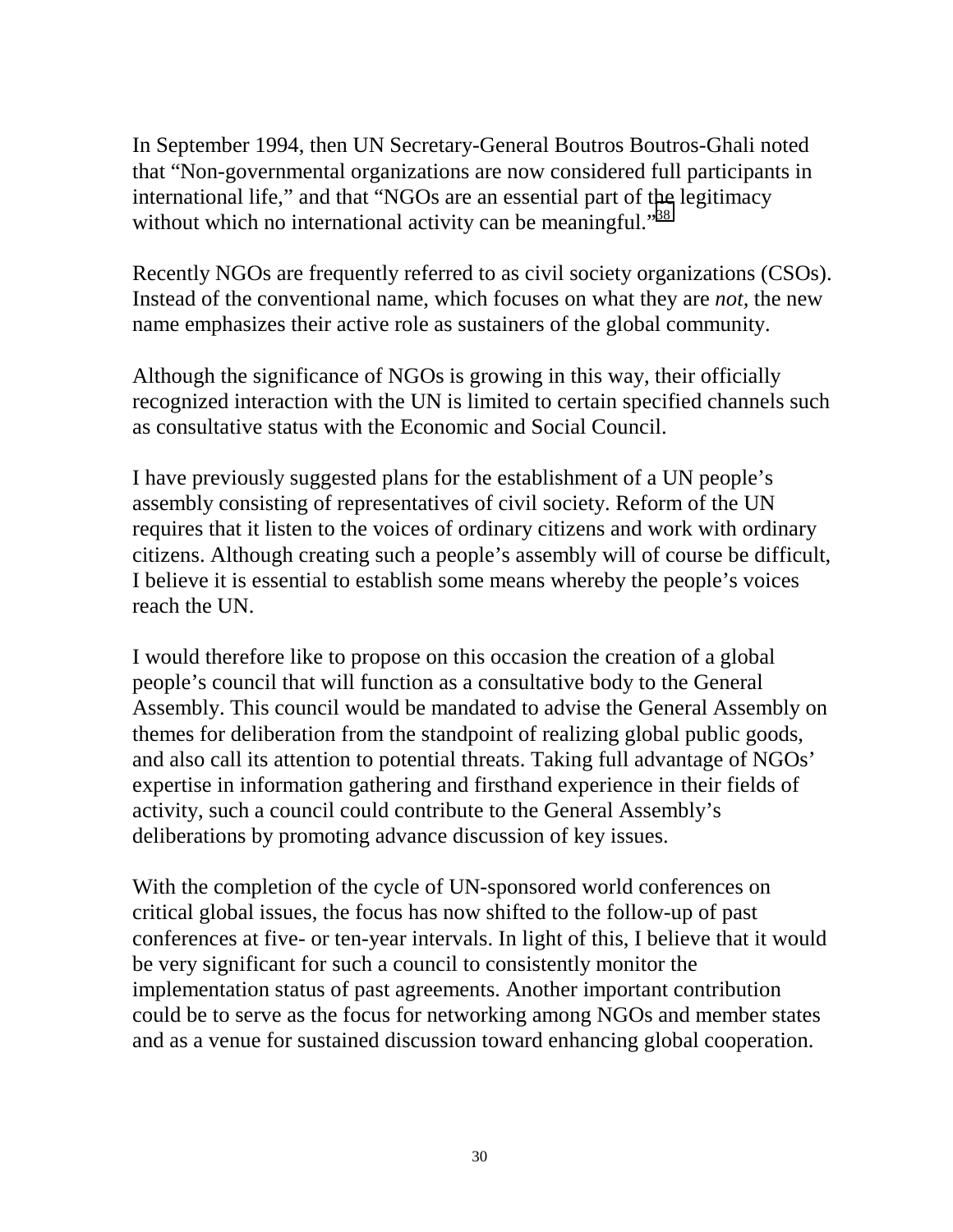One of the subthemes for the NGO Millennium Forum scheduled to be held in May as a lead-up to the UN Millennium Assembly is "strengthening and democratizing the United Nations and other international organizations."[39](#page-39-0) I sincerely hope that the Forum will deliberate meaningful plans for strengthening and reforming the UN from a people's perspective.

In this connection, the "New Diplomacy," collaborative efforts between civil society and governments committed to fundamental reform, has emerged as an important new force in the world. In a sense this corresponds to the creative synergy between inner, spiritual reform and external, institutional reform I referred to earlier. Its greatest success to date is the adoption of the Landmine Ban Treaty (Convention on the Prohibition of the Use, Stockpiling, Production and Transfer of Anti-Personnel Mines and on Their Destruction) in 1997.

This was reaffirmed in one of the Ten Fundamental Principles which emerged from The Hague Appeal for Peace (HAP) Conference held in May 1999, which declares that "all states should integrate the New Diplomacy, which is the partnership of governments, international organizations and civil society.["40](#page-39-0) The Conference initiated new campaigns including the International Action Network on Small Arms (IANSA) and the Global Ratification Campaign for the International Criminal Court, and called for an end to the use of child soldiers. I have discussed these issues in my past proposals, and the SGI will give active support and cooperation to these campaigns.

It is particularly critical to sever the intergenerational perpetuation of the culture of war by stopping the use of child soldiers. It is a welcome and great advance that a draft optional protocol to the Convention on the Rights of the Child on the involvement of children in armed conflicts, which ensures that persons who have not attained the age of eighteen years are neither voluntarily nor compulsorily recruited into the armed forces, was finally adopted in January 2000.

# **Campaign for the Ratification and Entry into Force of the CTBT**

In addition to these campaigns, I believe that one of the challenges to be addressed under the framework of the New Diplomacy is the promotion of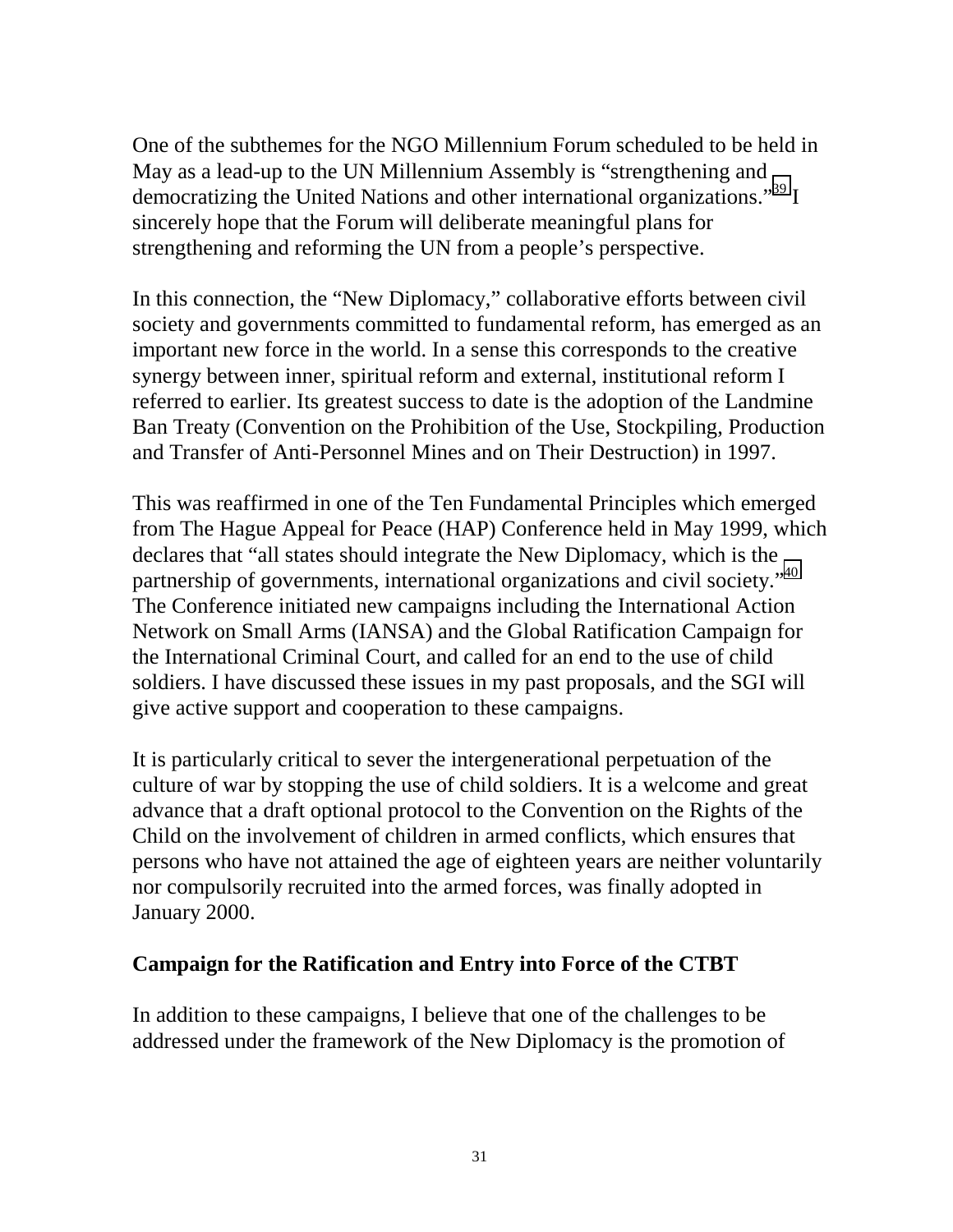nuclear disarmament. First I would like to propose a campaign to accelerate the ratification of the Comprehensive Nuclear-Test-Ban Treaty (CTBT).

The CTBT was adopted by the UN General Assembly by an overwhelming majority in September 1996 as a complementary treaty to the Nuclear-Non-Proliferation Treaty (NPT). These two treaties have as their goals, respectively, the prevention of vertical proliferation (increase in the destructive capacity of nuclear weapons) and horizontal proliferation (increase in the number of nuclear weapon states). The CTBT has not, however, entered into force yet. That is because only twenty-six of the forty-four nuclear weapon states and nuclear weapon-capable states, whose ratification is required for the Treaty to enter into force, have ratified it.<sup>41</sup>

Out of the five permanent members of the Security Council—all nuclear weapon states—only the United Kingdom and France have ratified the Treaty. It has not been signed by India or Pakistan, which both conducted nuclear weapons tests in 1998, or the Democratic People's Republic of Korea, a country whose nuclear weapon policies and program remain unclear. What greatly set back the prospect of the CTBT entering into force was the rejection of the ratification bill by the United States Senate in October 1999. The Treaty's prospects will be greatly jeopardized if the impact of this discourages other states that have yet to sign or ratify it.

During 1999, the UN General Assembly adopted a resolution that urges the ratification of the Treaty. But a breakthrough will be almost impossible unless global public opinion in favor of ratification is aroused.

The SGI intends to promote an international network for the promotion of CTBT ratification, consistent with our long-held stance in support of nuclear disarmament. Such a network would generate momentum to press states that have not yet ratified the Treaty, using the New Diplomacy technique of working together with other NGOs and those governments that are committed to promoting ratification.

I believe that this campaign should not only encourage each state to ratify the CTBT, but also advocate two additional points in order to enhance the CTBT's effectiveness.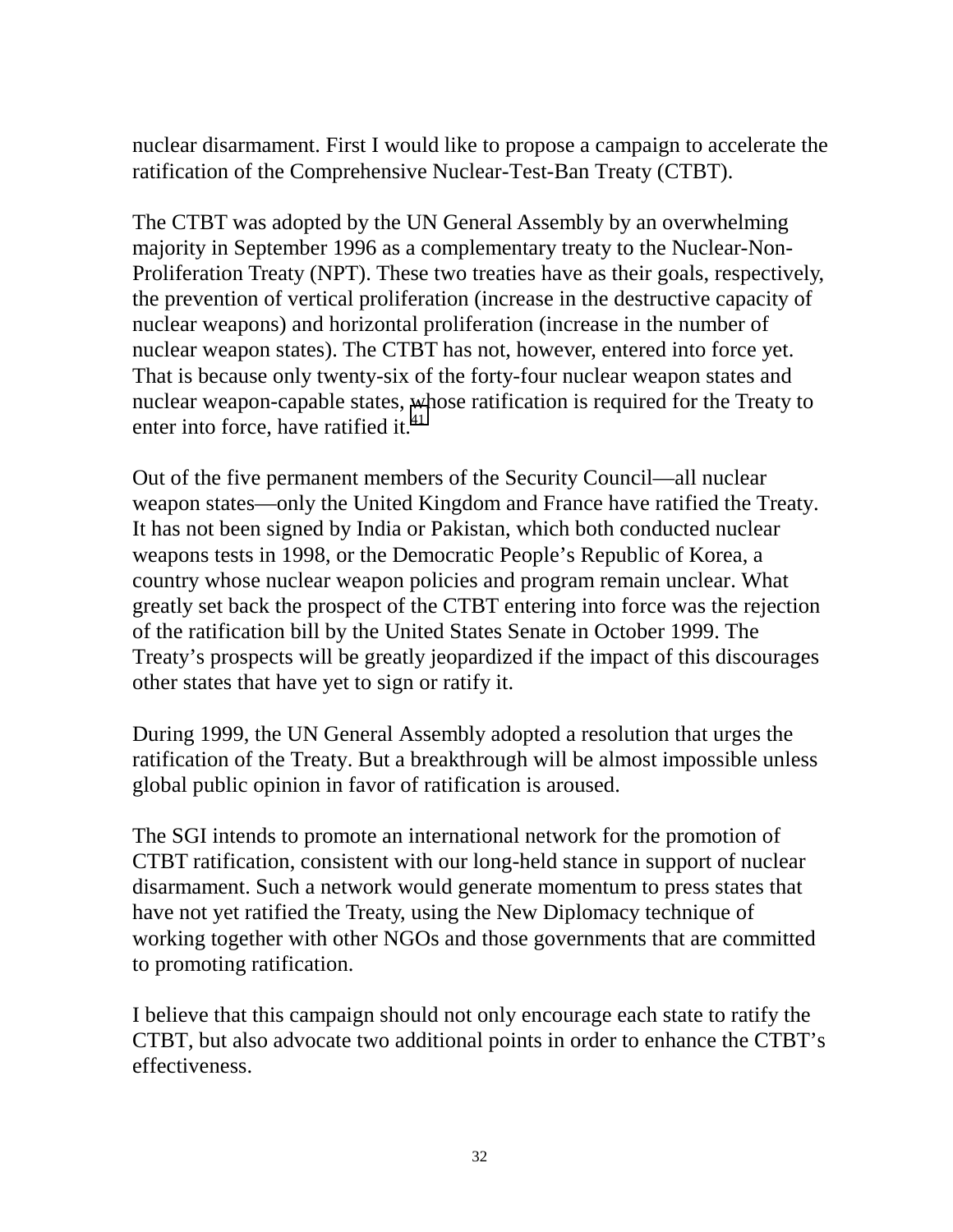The first of these two points is to seek the understanding and cooperation of all states toward obtaining the financing required to create the kind of verification regime stipulated in the CTBT. The Comprehensive Nuclear-Test-Ban Treaty Organization is currently setting up a verification regime that includes facilities, scattered throughout the globe, for detecting nuclear tests. These efforts, which work to the common advantage of all signatory states, should be continued regardless of the status of progress toward ratification.

The second point is to build consensus for the establishment of a mechanism to determine if subcritical experiments, not explicitly prohibited by the CTBT, run counter to the Treaty's intent. (The CTBT's preamble clearly states that its intention is to take effective measures toward nuclear disarmament and against the proliferation of nuclear weapons in all its aspects.) With many nonnuclear weapon states frustrated with the carrying out of subcritical experiments, the establishment of such a mechanism would go a long way toward responding to these frustrations and enhancing the effectiveness of the CTBT.

One notable recent development has been the campaign for enactment of a treaty banning nuclear weapons advocated by the New Agenda Coalition (NAC), a group of states actively seeking nuclear disarmament, and the Middle Powers Initiative (MPI), a coalition of NGOs. Both groups were launched in 1998. The MPI was an outgrowth of the Abolition 2000 campaign, a global network of NGOs for the abolition of nuclear weapons.

Since the NAC was formed with eight states, more and more countries have supported its goals, and it is now the core of a new movement for the promotion of nuclear disarmament. For example, sixty states sponsored the draft resolution calling for a new agenda toward a nuclear weapon-free world submitted to the UN General Assembly in December 1999. The NAC's immediate priority is to reinforce nuclear disarmament within the framework of the NPT. But if the NPT Review and Extension Conference, slated for April– May 2000, achieves no positive results, the NAC will shift its focus to the enactment of a treaty banning nuclear weapons.

To move beyond this impasse, it is essential that nuclear weapon states and their allies fundamentally rethink their reliance on nuclear weapons.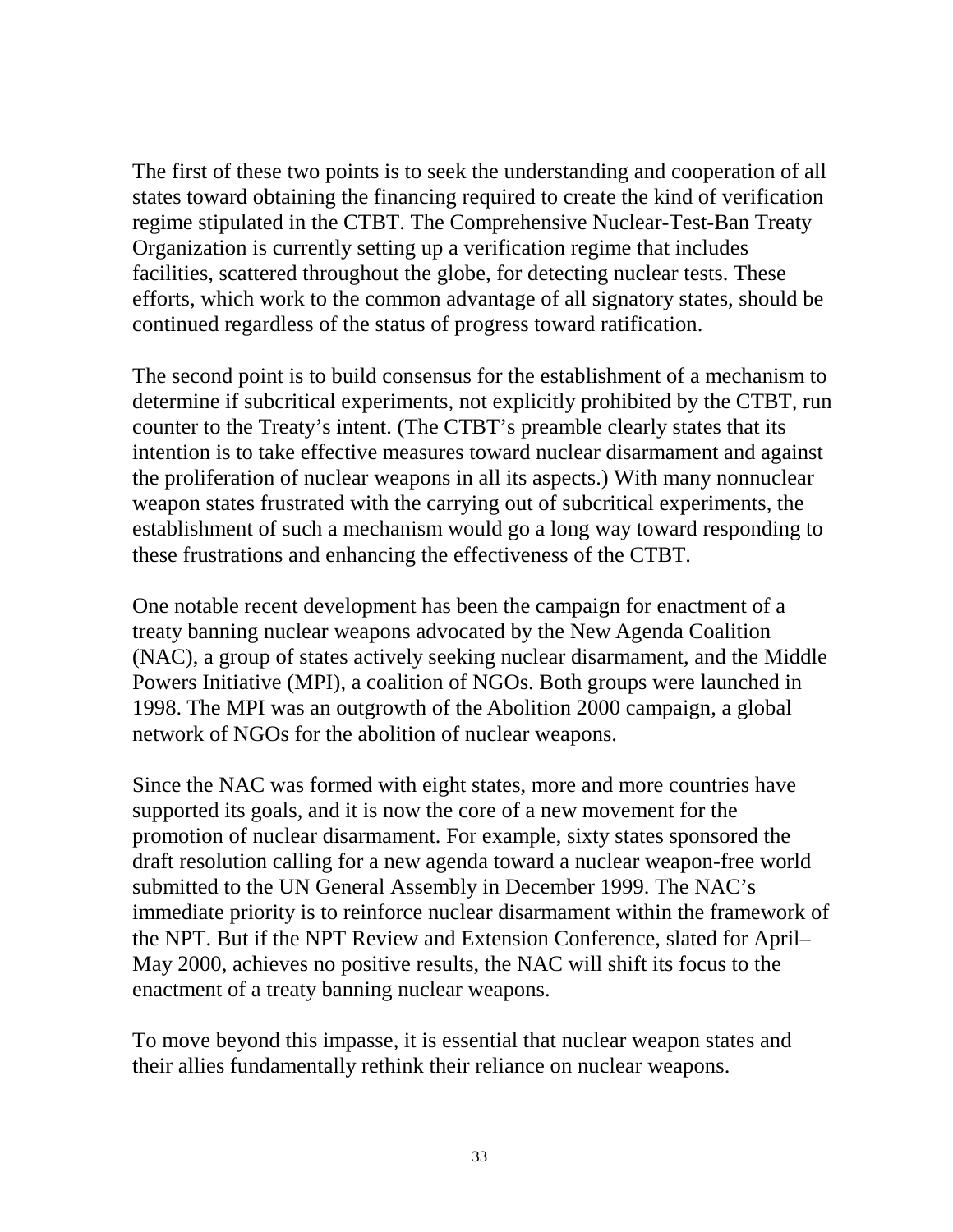Ultimately, nuclear disarmament cannot be significantly advanced unless the deterrence mentality is overcome. In 1986, Mikhail Gorbachev, then Soviet general secretary, was already declaring that no country could find real security in military power, either for defense or for deterrence. It must be recognized that security based on deterrence is rooted in mutual distrust; it will always be accompanied by an arms race, making it inherently unstable and dangerous.

In fact, a majority of citizens support the abolition of nuclear weapons, even in nuclear weapon states like the United States and the United Kingdom, and their allies. This was discovered in opinion surveys conducted by NGOs using research agencies in countries participating in the Abolition 2000 campaign.<sup>42</sup> The nuclear weapon states cite their citizens' support as part of their justification for the possession of nuclear weapons, but the findings of this research disprove their assertions.

It has been pointed out that nuclear weapon states and states aspiring to join the nuclear weapons club seek in nuclear weapons a confirmation of their national prestige, in addition to national security. Therefore, a starting point for achieving change is to interrogate these perspectives and the power mentality from which this definition of prestige springs.

In that sense, the efforts of the NAC and the MPI, utilizing the strengths of soft power and seeking to fundamentally change people's attitudes, exactly meet the demands of our time. As such campaigns gain ever greater support from the people, a new superpower of trust and solidarity will be born, replacing nuclear-dependent superpowers driven by deterrence and threat.

This common goal—the enactment of a treaty for the prohibition of nuclear weapons—can only be achieved by strengthening the solidarity of citizens.

# **Toward the Enactment of a Treaty for the Prohibition of Nuclear Weapons**

In *The Geography of Human Life,* published at the beginning of the twentieth century, Tsunesaburo Makiguchi, the first president of the Soka Gakkai, described shifts in modes of national competition—from military, to political, to economic. Moving from the descriptive to the predictive, he set out a vision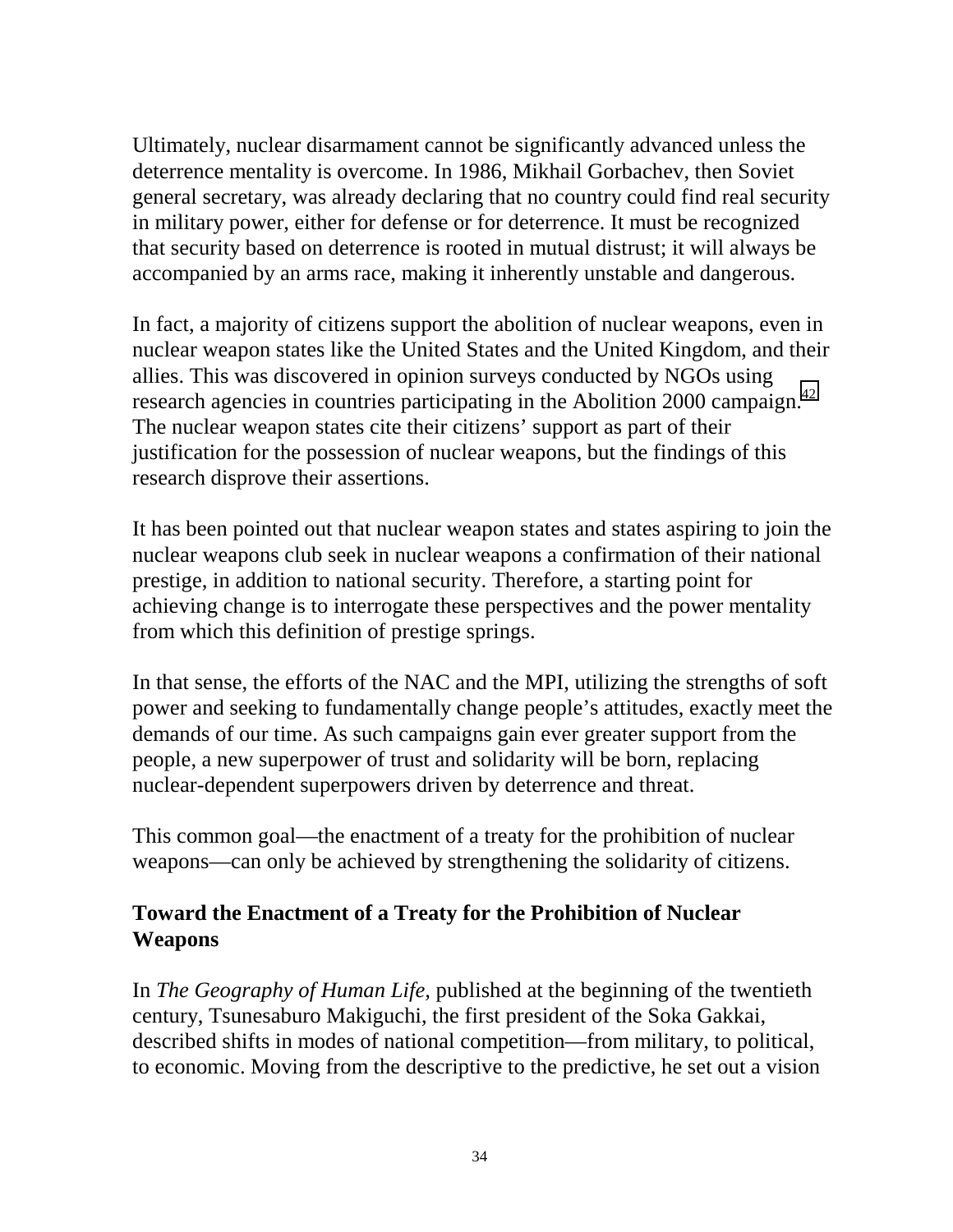of what he termed "humanitarian competition," which represents a profound qualitative transformation of competition itself, toward a model that recognizes our interrelatedness and emphasizes the cooperative aspects of living. He envisaged a time in which people and countries would compete—in the original sense of the word of "striving together"—to make the greatest contribution to human happiness and well-being.

From this context, he stated that the ultimate goal of a state lies in the accomplishment of humanitarianism, and asserted that nations should always adhere to noncoercive, intangible (i.e., nonmilitary, noneconomic) means to strive to expand their sphere of influence. In this sense, Makiguchi could be said to have identified with foresight and wisdom what we now know as soft power, the ability to win naturally the hearts and minds of people.

As a Buddhist, I feel compelled to stress the deeper significance of nuclear weapons and the need for their elimination.

It is more than a matter of disarmament. It is a question of fundamentally overcoming the worst negative legacy of the twentieth century—distrust, hatred and the debasement of humanity—which was the final outcome of a barbaric, hegemonic struggle between nations. It requires that we face head-on the limitless capacity of the human heart to generate both good and evil, creation and destruction.

This year marks the birth centennial of my mentor, Josei Toda, the second president of the Soka Gakkai. In his declaration against nuclear weapons in September 1957, he condemned nuclear weapons as an absolute evil that deprives humanity of its right to exist. From a profound understanding of the innermost processes of the human heart, he keenly discerned the true nature of nuclear weapons and declared his determination to transform the demonic aspects of humanity that gave birth to them.

As heirs to Toda's vision, the SGI has constantly sought ways to spread this message throughout the world. Initiated in the middle of the Cold War, the SGI's touring exhibition "Nuclear Arms: Threat to Our World" has been shown in twenty-five cities in sixteen countries around the world, including nuclear weapon states such as the United States, the former Soviet Union and China.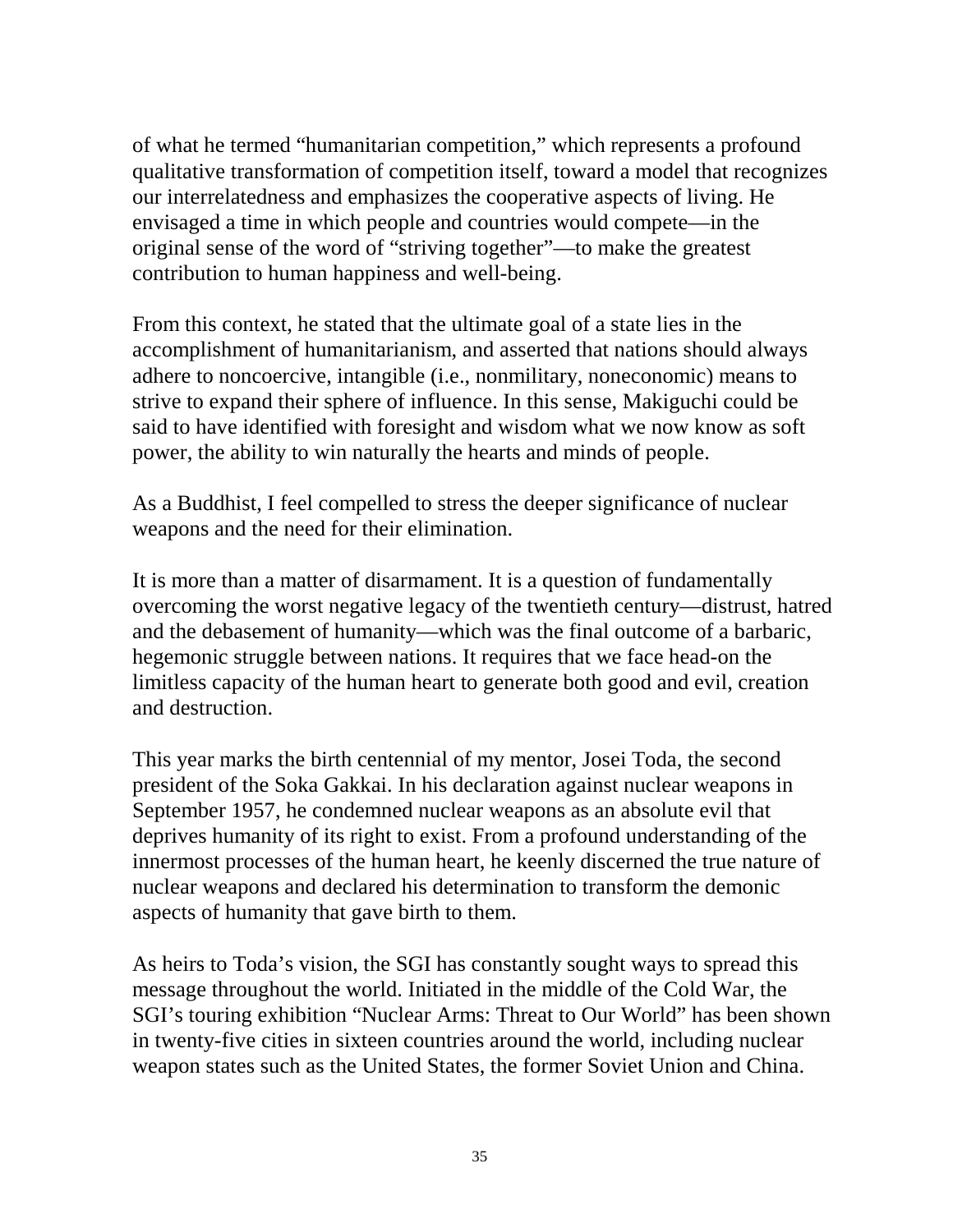SGI members have collected more than thirteen million signatures in support of Abolition 2000. These campaigns are entirely based on a conviction that there is no other way to achieve this daunting task—the abolition of nuclear weapons—than to build people's solidarity, transcending national and ethnic differences. They are also an expression of a resolute determination never to yield to the power of nuclear weapons, but rather to consistently challenge the gnawing sense of resignation and powerlessness they engender, which corrodes the human spirit.

### **Peace in Northeast Asia**

Lastly, I would like to address the issue of peace in Northeast Asia, one of my long-cherished hopes. My concern stems from the belief that trends in Northeast Asia are not merely a local issue, but a matter of great gravity that will determine the future direction of the world in many ways.

Patrick M. Cronin, director of the Research and Studies Program at the United States Institute of Peace, made an intriguing point regarding this issue. Predicting that Northeast Asia will be a center of political, economic, technological, social and military activity in the twenty-first century, Cronin asserts that peace and security in Northeast Asia is the key to determining whether the international community can enter an age of harmony based on cooperation[.43](#page-39-0)

Peace in Northeast Asia has been my sincere hope in light of the potentials the region possesses. I am also motivated by a profound regret for the great suffering Japan's war of aggression caused throughout the region. I have made a number of proposals for peace in the Korean Peninsula, in particular. These include: North-South summit talks (1985 proposal), a mutual non-aggression and non-belligerence treaty (1986), conversion of the demilitarized zone for peaceful and cultural purposes (1986), the establishment of a reunion center for divided families (1994), and building a relationship of mutual trust through projects such as railway and other transportation links (1995).

Relations between the two Koreas are improving after many twists and turns. Unfortunately, however, these countries still technically remain in a state of war today, confronting each other across the demilitarized zone since the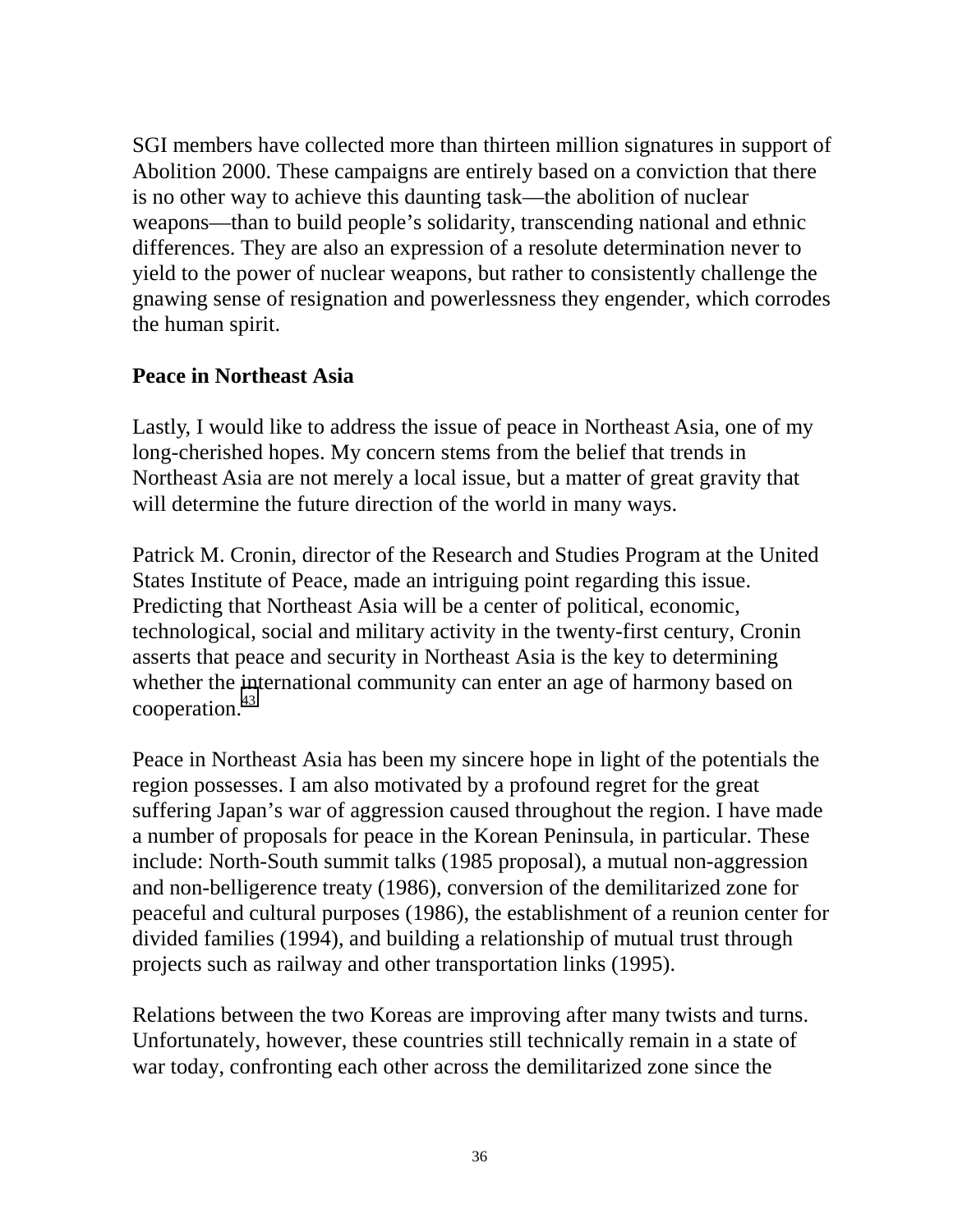conclusion of an armistice in July 1953. I have consistently urged that this unnatural condition be resolved.

This year marks the fiftieth anniversary of the outbreak of the Korean War, and I urge all sides to seize this opportunity to put an end to the state of cold war, and make the transition to genuine peace. To create such an environment, it is essential to initiate dialogue and foster trust throughout the region. From this standpoint, I called for the creation of a nuclear-free zone in Northeast Asia in my 1997 proposal, and for a Northeast Asia Peace Community involving the two Koreas and neighboring countries in my 1999 proposal.

The latter in particular is a vision for promoting dialogue in Northeast Asia, which at present lacks a regional cooperation organization. The SGI sponsored a symposium at the International Conference of NGOs in Seoul in October 1999, working toward the realization of such a community, and we plan to set up similar opportunities for discussion in the future.

As I mentioned earlier when considering conflict resolution, I believe it crucial always to maintain a forum for discussion, instead of excluding parties, to keep tension from escalating into military conflict. At the Seoul Conference, the creation of links between Chinese, Korean and Japanese NGOs was discussed. It would be very meaningful to secure dialogue channels on a civil society as well as on a government level.

I would like to propose that a Northeast Asia Peace University, an institution similar to the European Peace University, be established in cooperation with the UN University as part of such regional exchange—possibly in Mongolia. I suggest Mongolia as a candidate for the following reasons: it is a peaceoriented country whose nuclear weapon-free status was recognized by the UN in 1998, and, like Russia and China, it is one of the countries in the region which maintains diplomatic relations with both Koreas.

Wherever it is established, a Northeast Asia Peace University could contribute to peace and stability in the region on a long-term basis if it provides a place for fostering capable individuals committed to grassroots exchange and peacebuilding. One can also envision something on the lines of the Socrates program, an educational exchange program promoted by the European Union,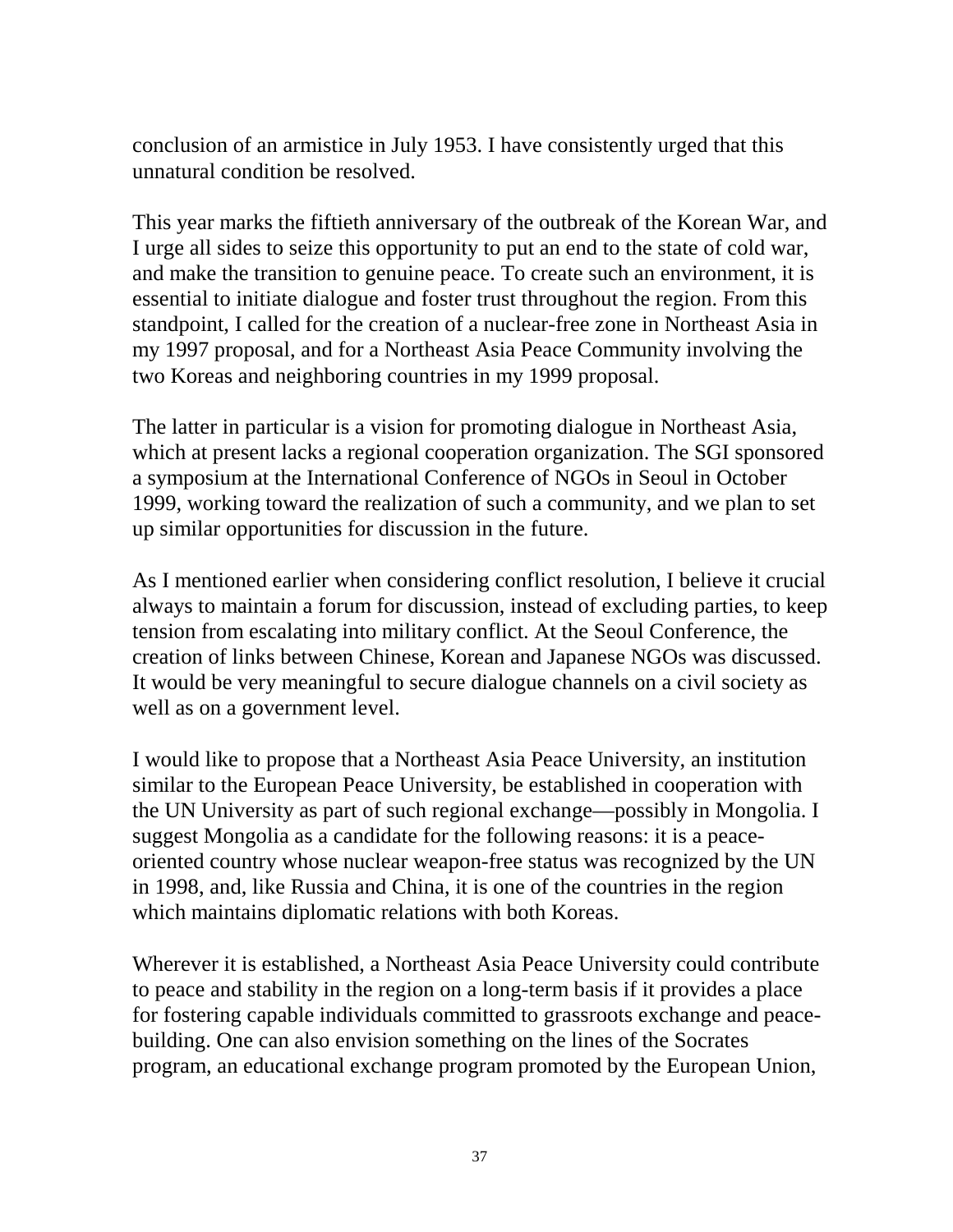in Northeast Asia in the future. Soka University, which already has a tradition of actively promoting educational exchange in the region, would definitely contribute to any such educational and youth exchange programs.

One of the topics on the agenda of the G8 Okinawa Summit 2000 is peace in Asia. I hope that this opportunity for the topic to be discussed in depth from a broad perspective will be fully utilized so that the Northeast Asia region, the Korean Peninsula in particular, will be able to make a significant advance toward peace.

### **Unleashing the Power of the Human Spirit**

If we take to heart the lessons and warnings of the tragedy-filled twentieth century, we must make "action" and "solidarity" the keywords for the twentyfirst.

The problems confronting humankind are daunting in their depth and complexity. While it may be hard to see where to begin—or how—we must never give in to cynicism or paralysis. We must each initiate action in the direction we believe to be right. We must refuse the temptation to passively accommodate ourselves to present realities but must embark upon the challenge of creating a new reality.

The human spirit is endowed with the ability to transform even the most difficult circumstances, creating value and ever richer meaning. When each person brings this limitless spiritual capacity to full flower, and when ordinary citizens unite in a commitment to positive change, a culture of peace—a century of life—will come into being.

People are the protagonists in this grand adventure. The SGI will continue to promote empowerment—of the people, by the people, for the people—with ever deepening commitment and energy. Through broad-based dialogue and collaboration, we are determined to open a new path toward peace and hope in the new millennium.

1

<sup>&</sup>lt;sup>1</sup> Table 1, "UNHCR by Numbers," *UNHCR & Refugees*, http://www.unhcr.ch/un&ref/numbers/table1.htm, July 7, 1999.

<sup>&</sup>lt;sup>2</sup> "International Decades," UNESCO Information Services,

http://www.unesco.org/general/eng/infoserv/db/decades.html, March 6, 2000.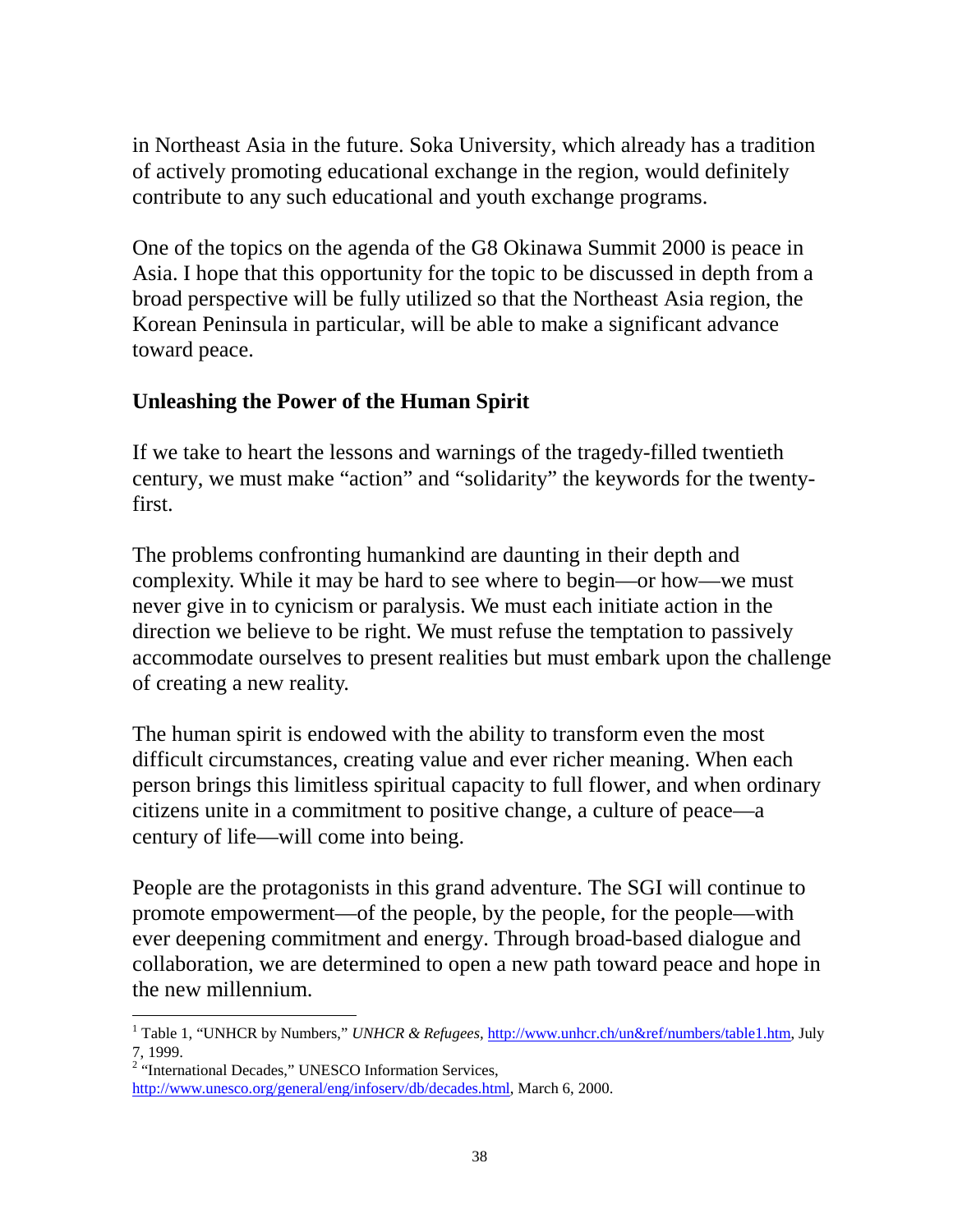<sup>11</sup> Johan Galtung and Daisaku Ikeda, *Choose Peace*, trans. and ed. Richard Gage (East Haven, CT: Pluto Press, 1995), p. 127.

<sup>12</sup> Benedict de Spinoza, "Of the Best State of a Dominion," *Political Treatise*, ed. R. H. M. Elwes, trans. A. H. Gosset (London: G. Bell & Son, 1883), http://www.constitution.org/bs/poltr\_05.htm, November 25, 1998.

<sup>13</sup> Akira Iriye, see *Cultural Internationalism and the World Order* (Baltimore: Johns Hopkins University Press, 1997).

14 Ryosuke Ohashi, *Uchinaru ikoku sotonaru Nihon—Kasoku suru interculture sekai* [The Foreign Country Within, the Japan Without—Increasingly Intercultural World], (Tokyo: Jinbunshoin, 1999).

15 Arnold J. Toynbee, *Civilization on Trial* (New York: Oxford Press, 1948), p. 213.

16 C. G. Jung, "After the Catastrophe," *Essays on Contemporary Events,* trans. Elizabeth Welsh (London: Kegan Paul, 1947), p. 71.

17 Martin Luther King, Jr., "I Have a Dream," *A Testament of Hope: The Essential Writings and Speeches of Martin Luther King, Jr.,* ed. James M. Washington, First Harper Collins Paperback Edition (San Francisco: HarperSanFrancisco, 1991), p. 219.

18 José Martí, "Patria es humanidad," *Obras Completas de José Martí,* vol. 5 (Havana: Editorial Nacional de Cuba 1963–1965), p. 468.

19 Ibid., p. 22.

20 C. G. Jung, *The Undiscovered Self,* trans. R. F. C. Hull (Boston: Little, Brown and Company, 1958), p. 101.

21 Daisaku Ikeda and Chingiz Aitmatov, *Oinaru tamashii no uta* [The Great Song of the Soul], vol. 1 (Tokyo: Yomiuri Shimbun Press, 1991), p. 1.

<sup>22</sup> *Nichiren Daishonin gosho zenshu* [The Complete Works of Nichiren Daishonin], ed. Nichiko Hori (Tokyo: Soka Gakkai, 1952), p. 563.

 $23$  Ibid.

24 Josei Toda, speech at Kanda Kyoiku Kaikan (Kanda Education Center), Tokyo, October 19, 1947.

<sup>25</sup> *Nichiren Daishonin gosho zenshu,* p. 759.

26 Ibid., p. 564.

<sup>27</sup> Charter of the SGI, http://www.sgi.org/about/sgi/charter.html, September 30, 1998.

<sup>28</sup> Rajkumari Amrit Kaur, "Gandhiji and Women," http://www.mkgandhi-sarvodaya.org/kaur.htm, March 21, 2000.

<sup>29</sup> *Yomiuri Shimbun,* May 5, 1998, (Tokyo: Yomiuri Shimbun Press).

<sup>30</sup> UNDP, "Global Public Goods," http://www.undp.org/globalpublicgoods/text/, October 11, 1999.

<sup>31</sup> United Nations Millennium Assembly Site, http://www.un.org/millennium/, January 31, 2000.

<sup>32</sup> United Nations, "Report of the Secretary-General on the Work of the Organization," A/54/1 (August 31, 1999), para. 3, http://www.un.org/Docs/SG/Report99/intro99.htm, October 1, 1999.

<sup>33</sup> "Basic Facts About OCHA," *About OCHA*, http://www.reliefweb.int/ocha<sup>\_</sup>ol/about/facts.html, November 10, 1999.

<sup>34</sup> G8 Communiqué Köln 1999, http://www.mofa.go.jp/policy/economy/summit/1999/communique.html. June 21, 1999.

 $35$  "Global Action to Prevent War," http://www.globalactionpw.org, January 25, 2000.

 $\frac{1}{3}$ <sup>3</sup> "Introduction," *State of the World's Children 2000*, http://www.unicef.org/sowc00/main.htm, December 27, 1999.

<sup>&</sup>lt;sup>4</sup> "Victory Over Violence Peace Pledge," http://www.vov.com.

<sup>&</sup>lt;sup>5</sup> Newsletter No. 13, Spring/Summer 1999, http://www.brc21.org/n13a3.html, January 7, 2000.

<sup>6</sup> Arnold J. Toynbee, *The World and the West* (London: Oxford University Press, 1953), p. 81.

<sup>&</sup>lt;sup>7</sup> See Centro de Estudios Martianos, http://www.infoarte.cult.cu/marti/indice.html, March 8, 2000.

<sup>8</sup> Edward W. Said, *Culture and Imperialism* (New York: Vintage Books, 1994), p. 12.

<sup>9</sup> Albert Schweitzer, *On the Edge of the Primeval Forest: The Experiences and Observations of a Doctor in Equatorial Africa,* Fontana Edition (London and Glasgow: A. & C. Black Limited, 1956), p. 96.  $10$  Said, ibid., p. xiii.